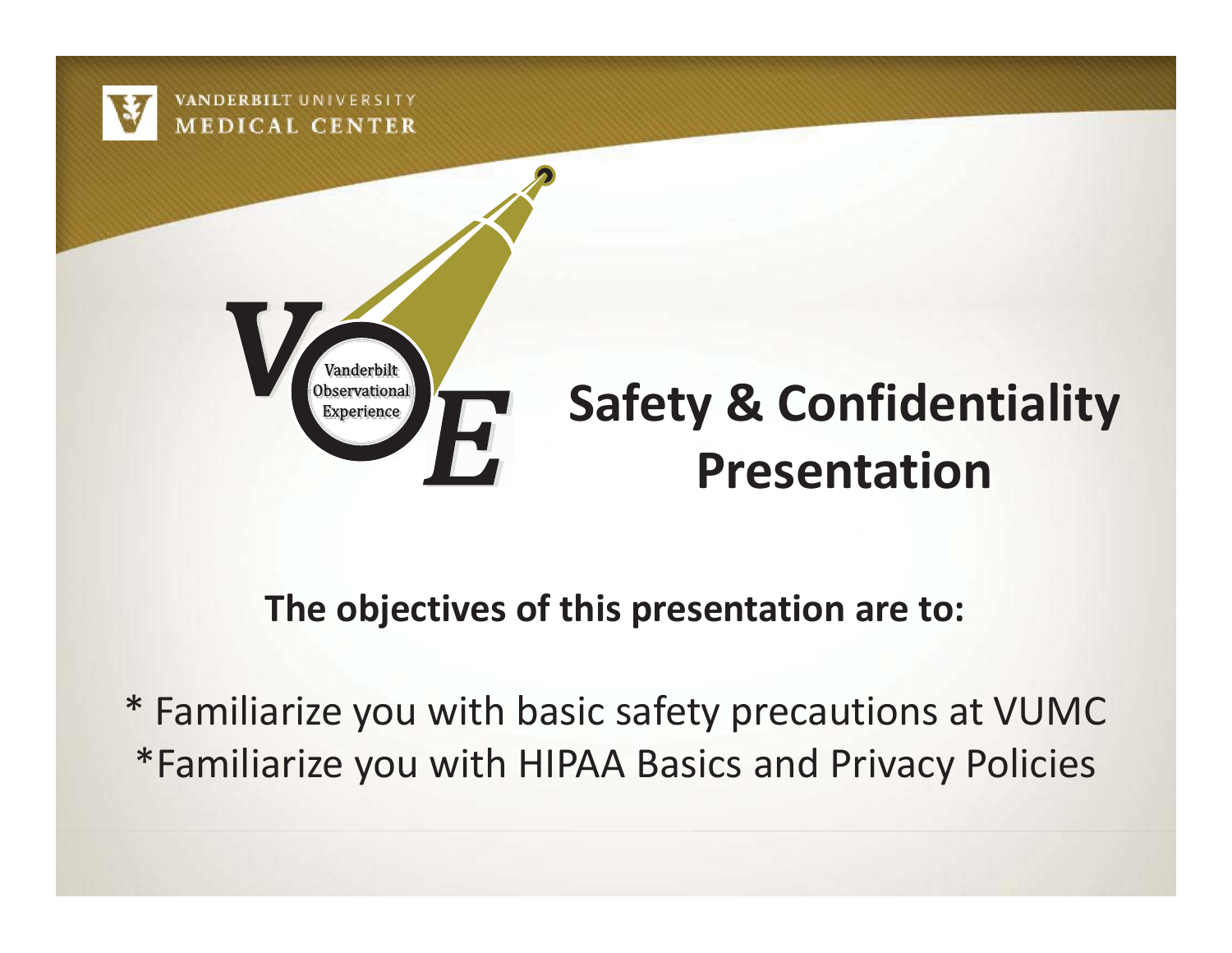

# **HIPAA Basics**

#### **Vanderbilt University Medical Center VUMC HIPAA Website: www.mc.vanderbilt.edu/HIPAA**



**HIPAA Basic Training**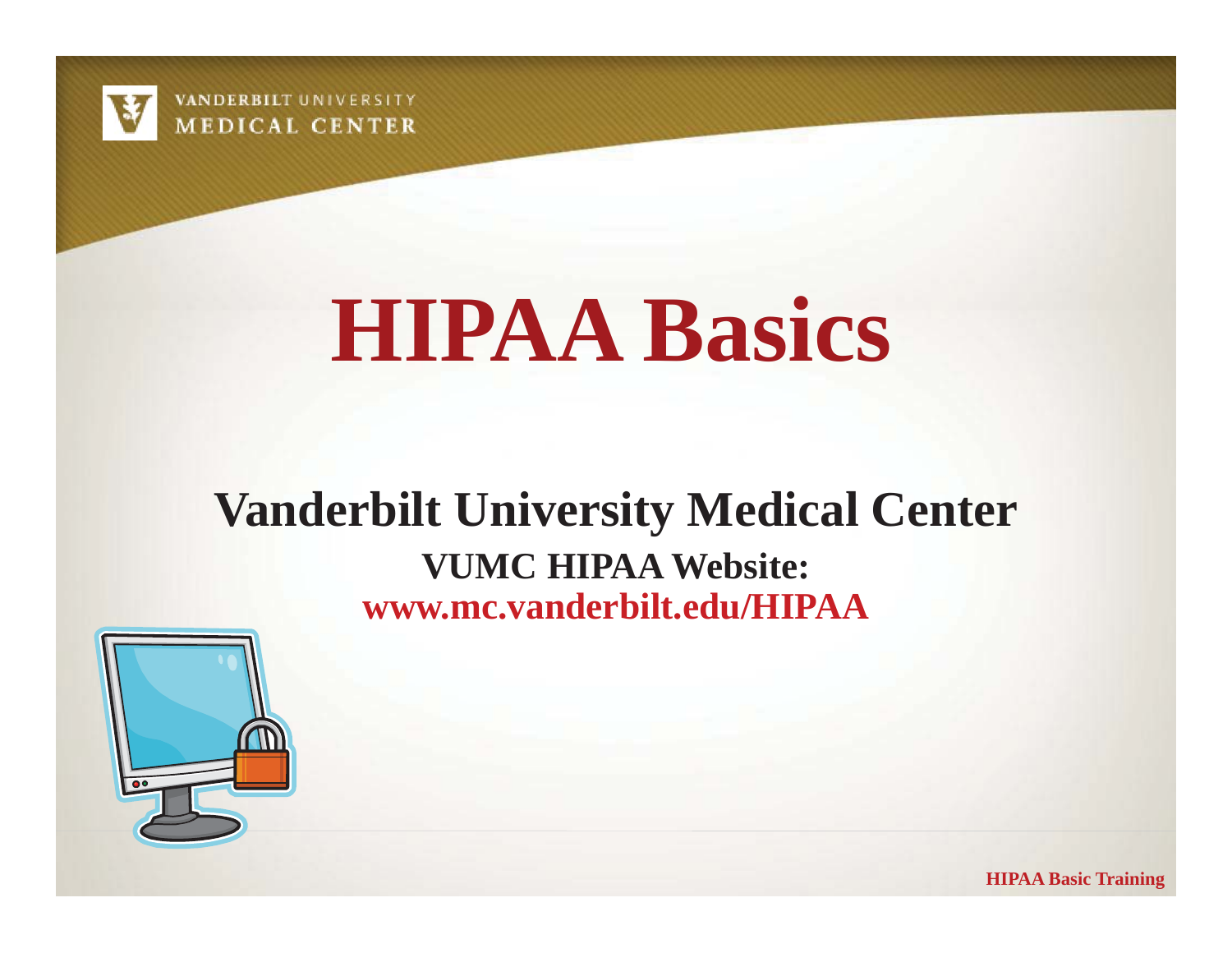

## *What is HIPAA? It's the Law!*

**Health Insurance Portability and Accountability Act of 1996** 

### **What Does HIPAA Do?**

- Limits how we use and share patient information  $\bullet$
- Gives patients more control over their information  $\bigcirc$
- Protects the integrity, availability and confidentiality of  $\bigcirc$ patient information
- Defines violation penalties  $\bigcirc$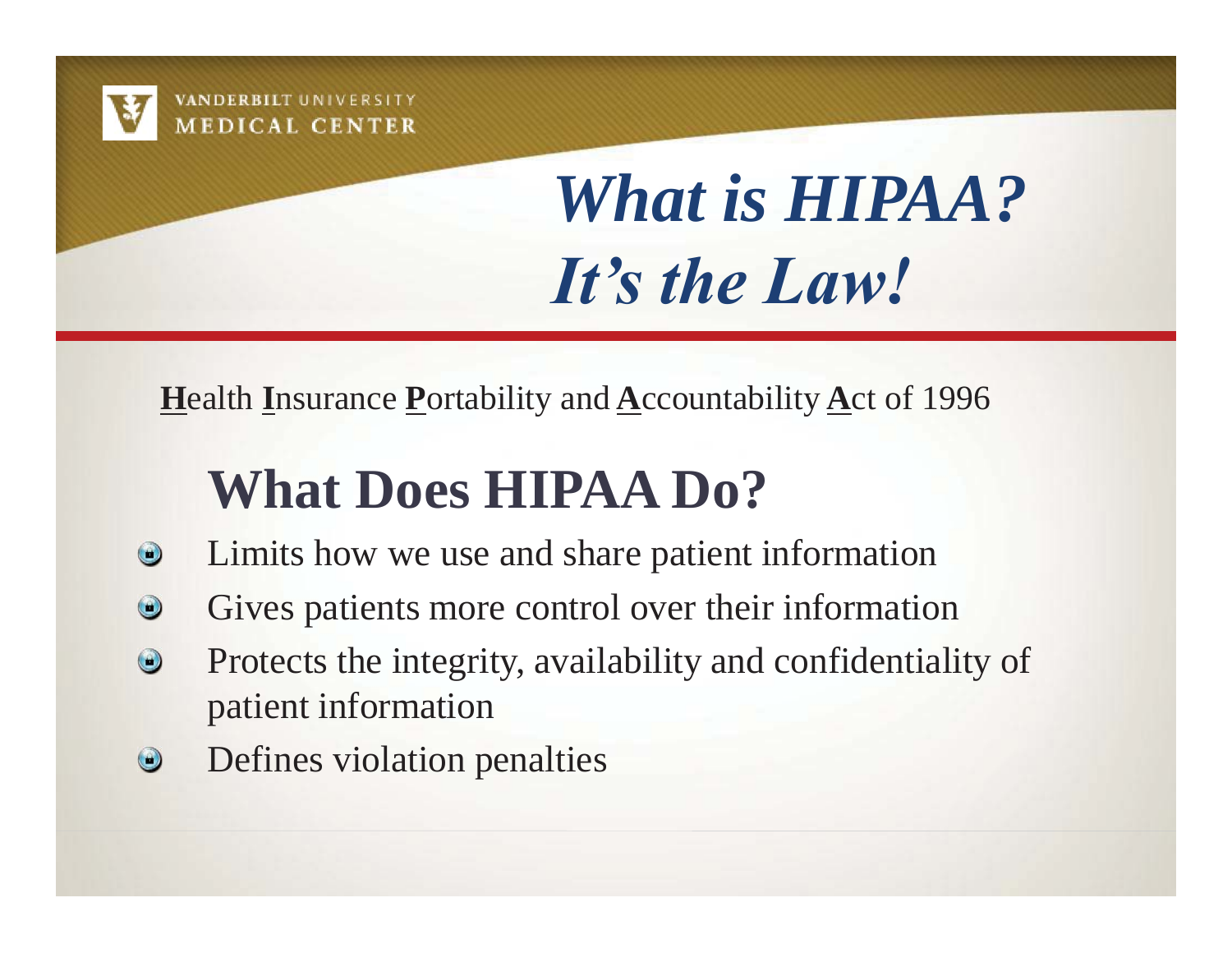

#### *What is Protected under HIPAA?*

- Individually identifiable health information:  $\bullet$ 
	- **F** That is collected from an individual, or
	- $\blacktriangleright$  That is created or received by
		- A health care provider
		- **Employer**
		- **Health insurer's plan**
- This information can be in any form:  $\bigcirc$ 
	- **N**ritten, verbal, or electronic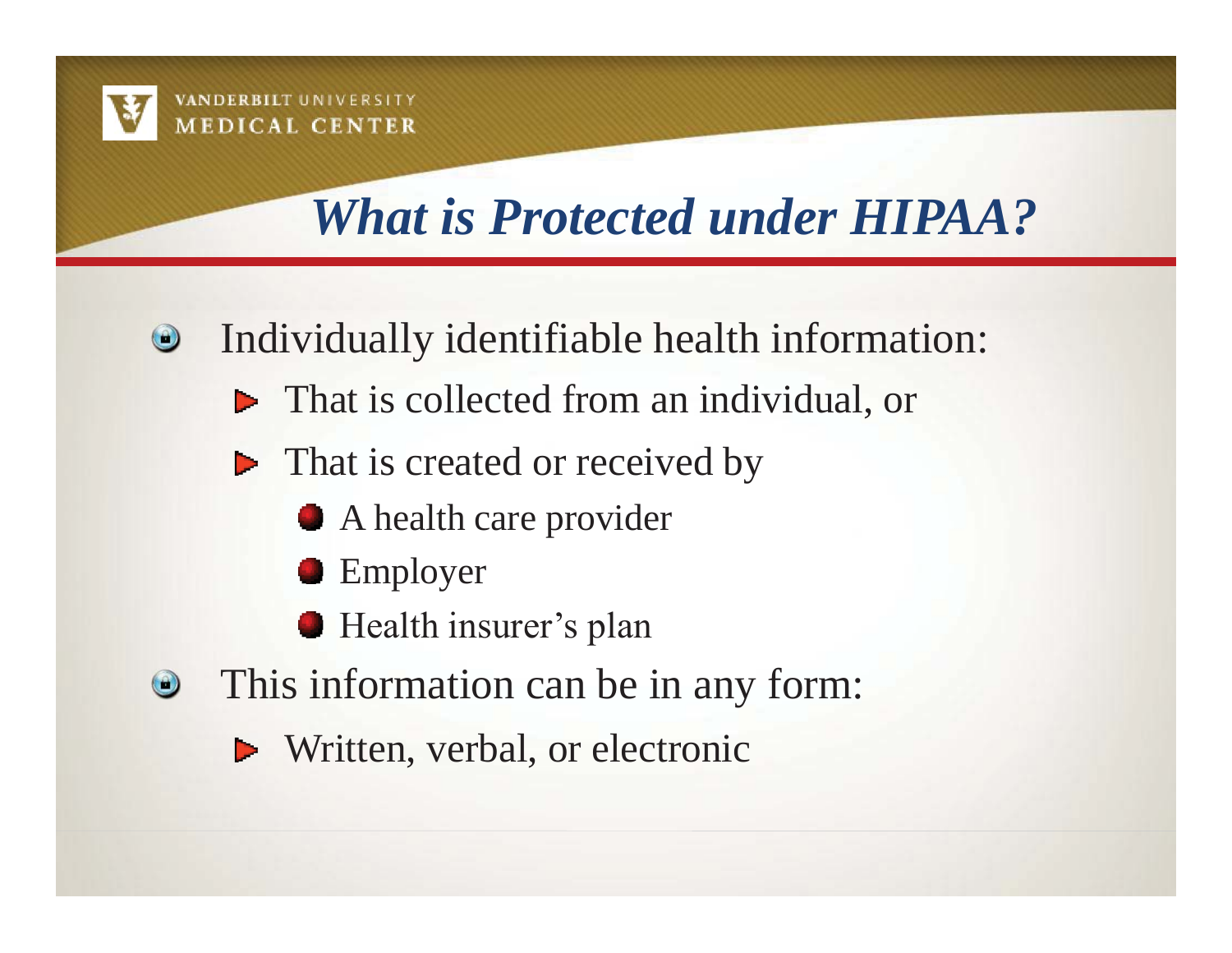

#### *STOP. THINK. PROTECT. – PATIENT PRIVACY*



Simply by being in the Medical Center, you will be around confidential information.

You need to be prepared to handle those situations appropriately because there are penalties that could impact YOU and VUMC.

Everyone who has access to our patients or to protected health information (PHI) is required to understand our privacy and information security policies and follow them.

Protected health information includes things such as patients names, medical history, and diagnoses.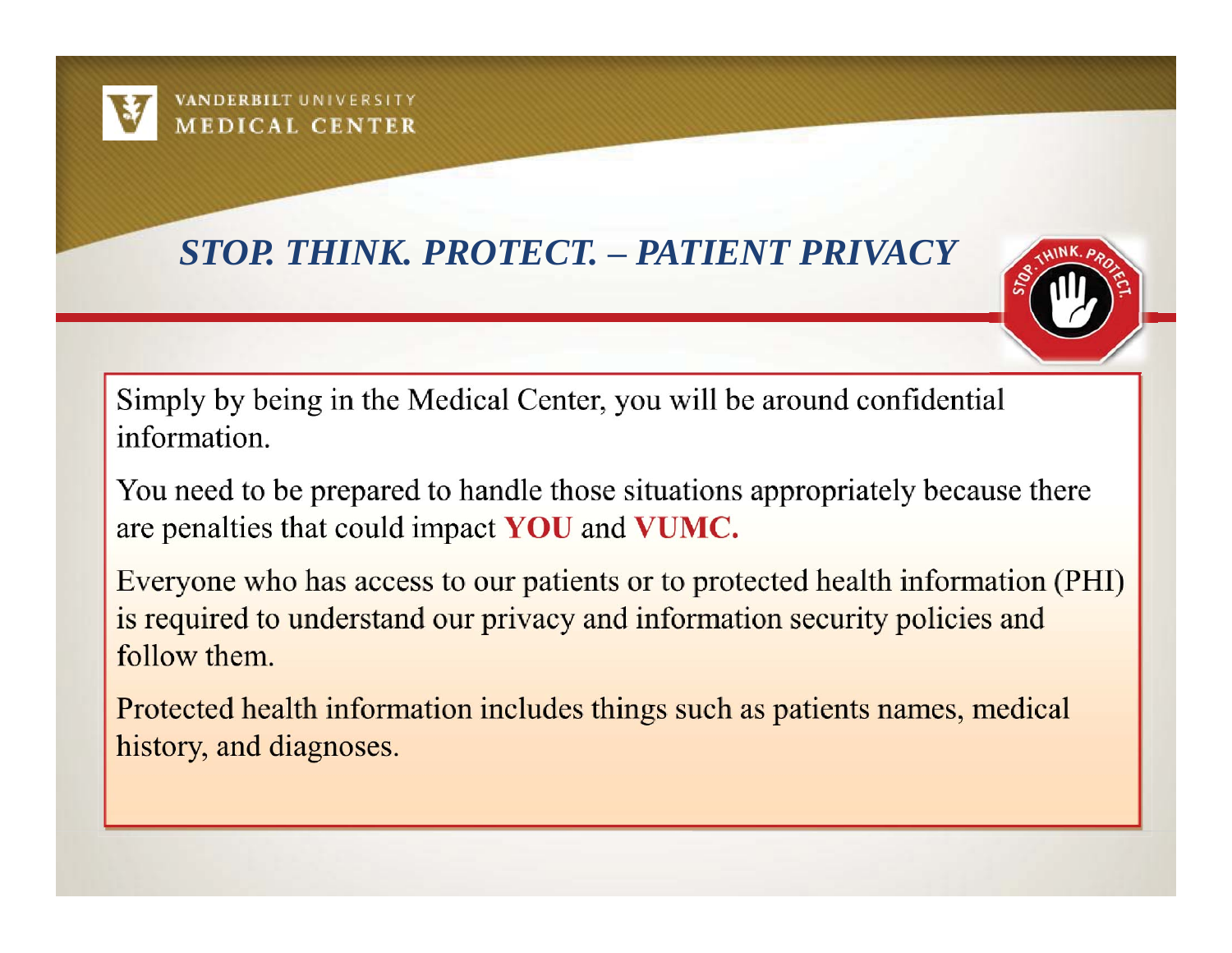



#### *Protecting Patient Privacy*

Key points to avoid careless handling of personal or confidential patient information that may result in unauthorized disclosure

#### *Key Points:*

- Discuss confidential matters only in a private area.
- Lower voices when discussing patient information if a private area is not available.
- Avoid discussing patient information in the elevators, hallways, cafeteria, and  $\odot$ waiting rooms.
- Ask family members/friends to step out of the room before talking with the patient.  $\odot$
- Be sure you have the patient's permission before discussing confidential  $\odot$ information in front of family members/friends.
- NEVER share protected patient information with anyone who is not directly  $\odot$ involved in that patient's care – this includes your friends, family members, classmates, teachers, etc.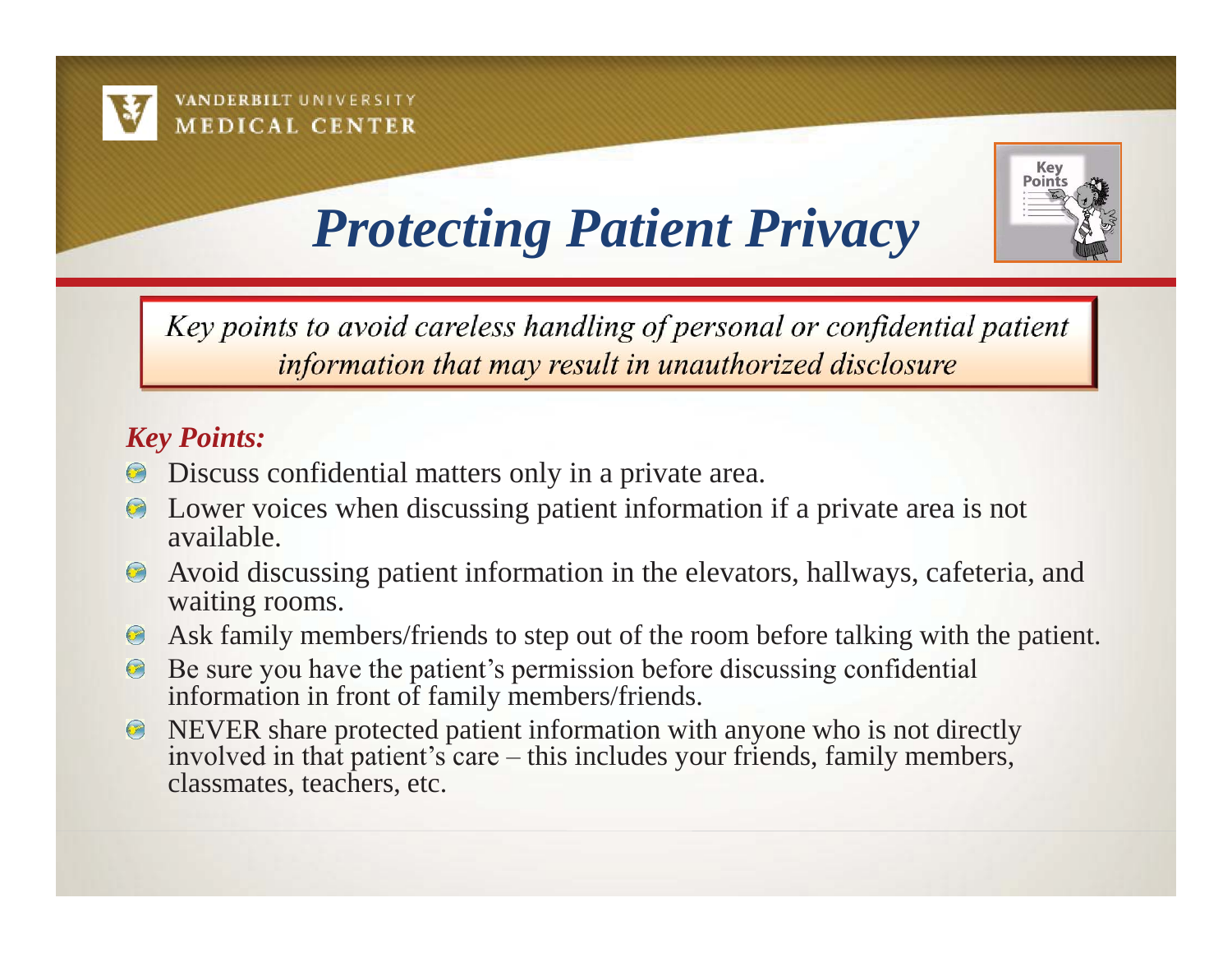



facebook

Ewitter

**it's** myspace.com.

**Linked** in

**You Tube** 





- Remember that all content posted on any platforms becomes **immediately** searchable and can be **immediately** shared…It **immediately** leaves your control forever.
- $\mathcal{L}(\mathcal{L})$  Known or suspected incidents involving use or disclosure of PHI or Personal Information through social networking are reported to the VUMC Privacy Office and investigated.
- **Example 2.4 Federal law and regulations require** *breach notification and reporting* **when a patient's health** information is accessed, used or disclosed in a way that violates the Privacy Rule of HIPAA and poses a significant risk of reputational, financial, or other harm to the individual.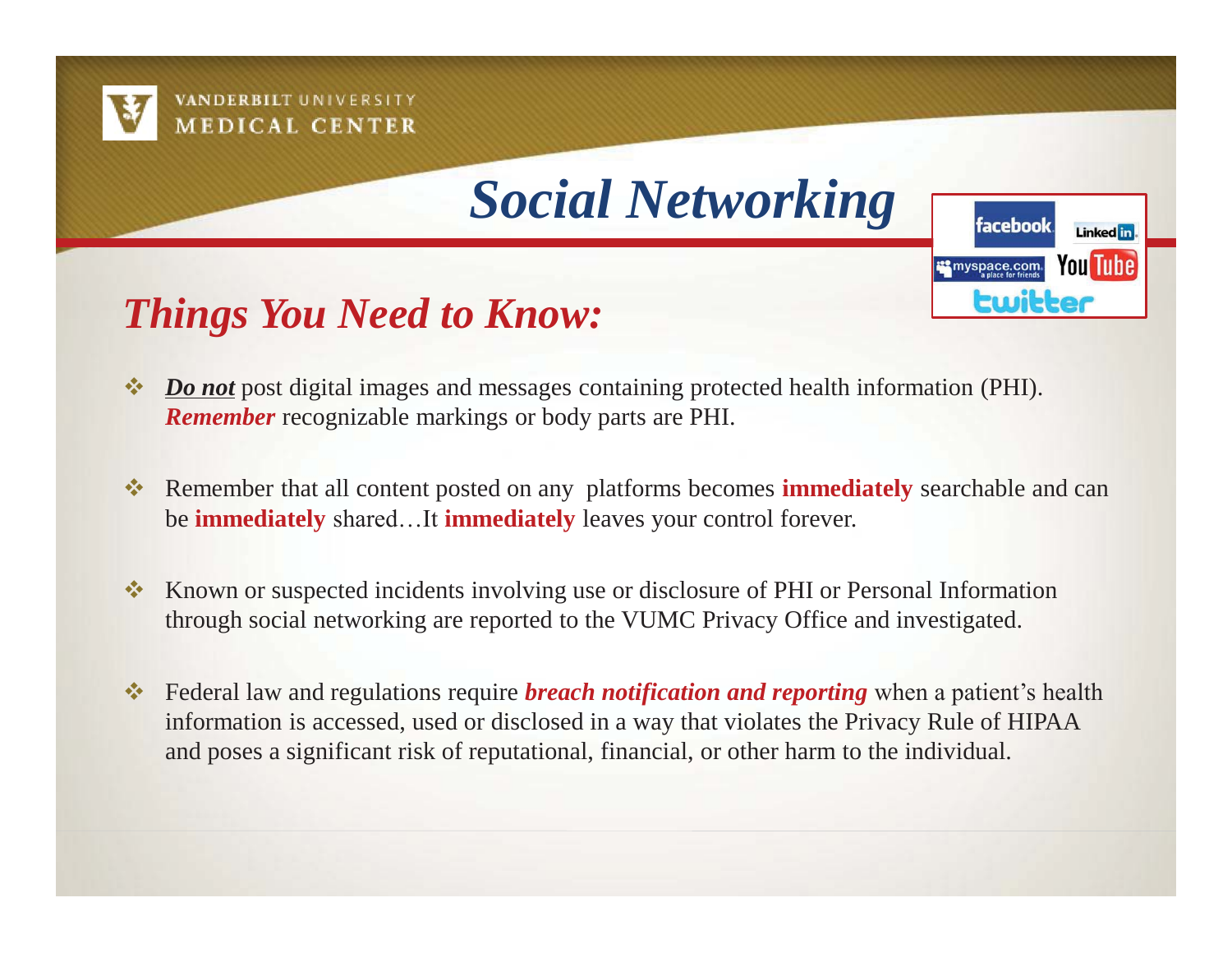

#### *Patient Photography and Video Imaging*



VUMC may utilize Photography to collect protected patient health information for purposes of identification and patient care and treatment or as otherwise authorized by the patient or the patient's legal representative.

 $But...$ 

**YOU ARE NOT ALLOWED TO TAKE ANY PHOTOGRAPHS.**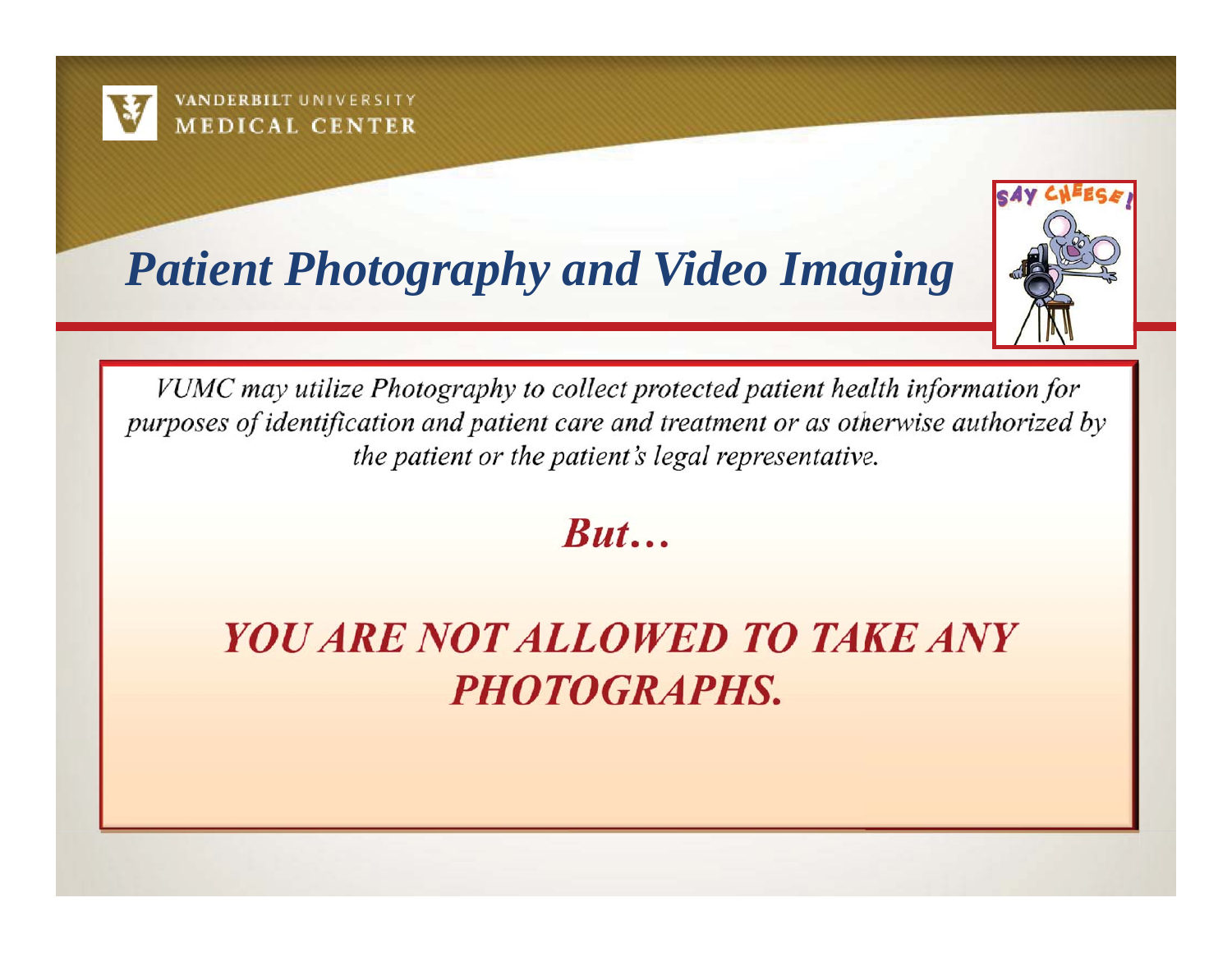

# **Hand Hygiene**  *VUMC Policy IC 10-10.07*

*Clean Hands Save Lives* 

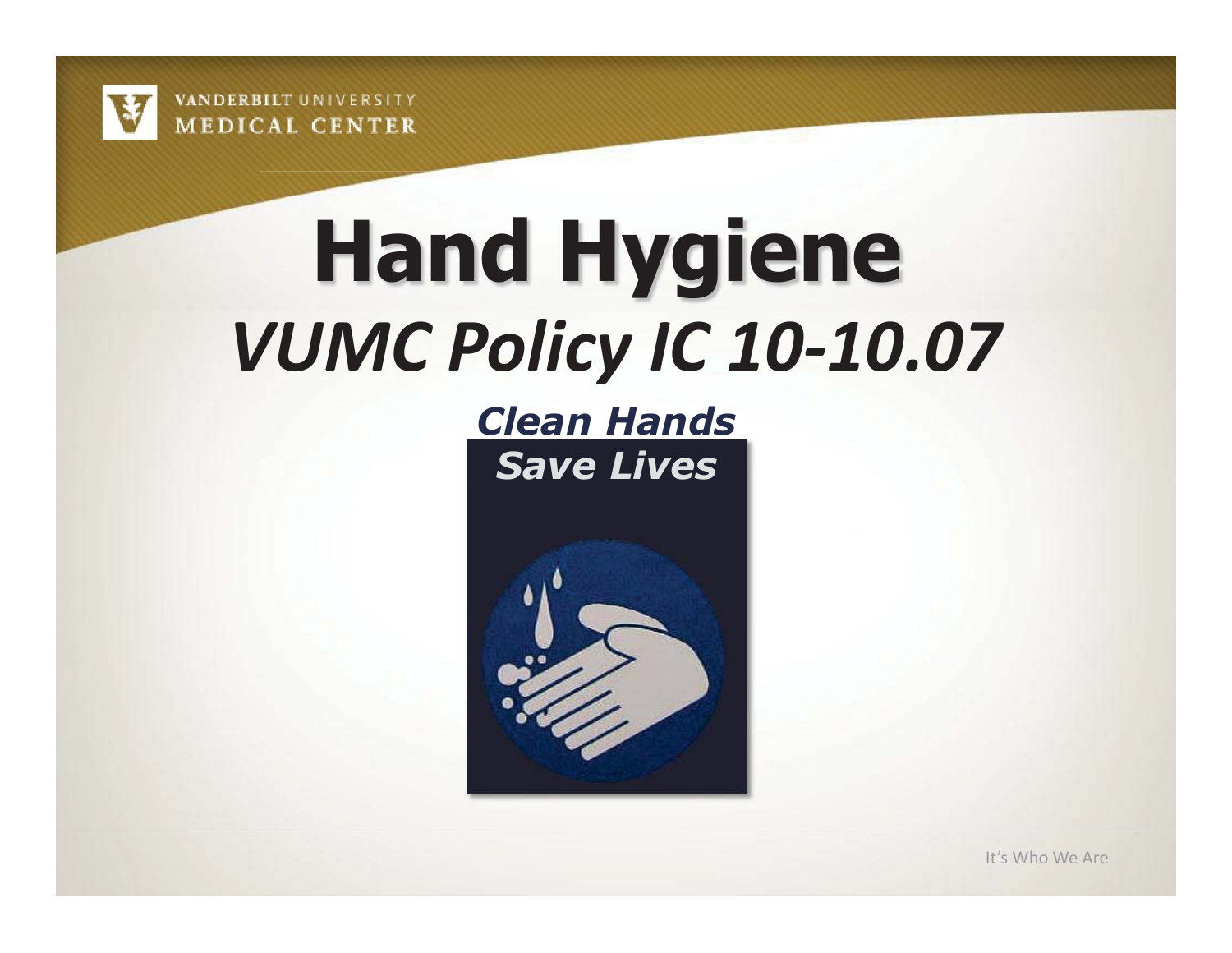

 The human hand is the most common vehicle for spreading germs.



- Infections pose a significant safety risk for patients AND healthcare workers.
- The most important reason for you to wash your hands is to prevent spreading infection to our patients.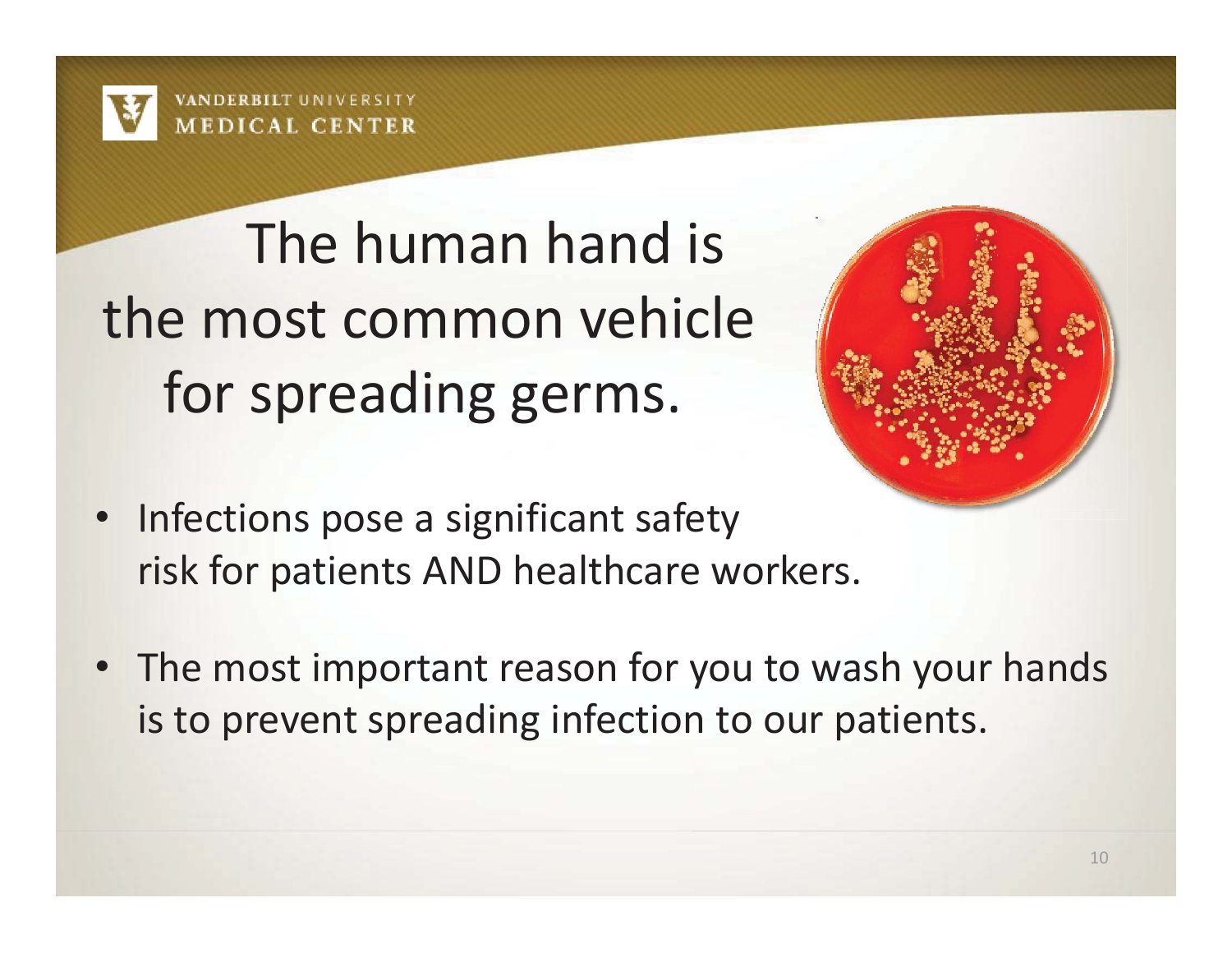

#### **Hand Hygiene** is the practice of cleaning your hands using either:



Alcohol foam or gel-based hand rubs

or

Soap and water.

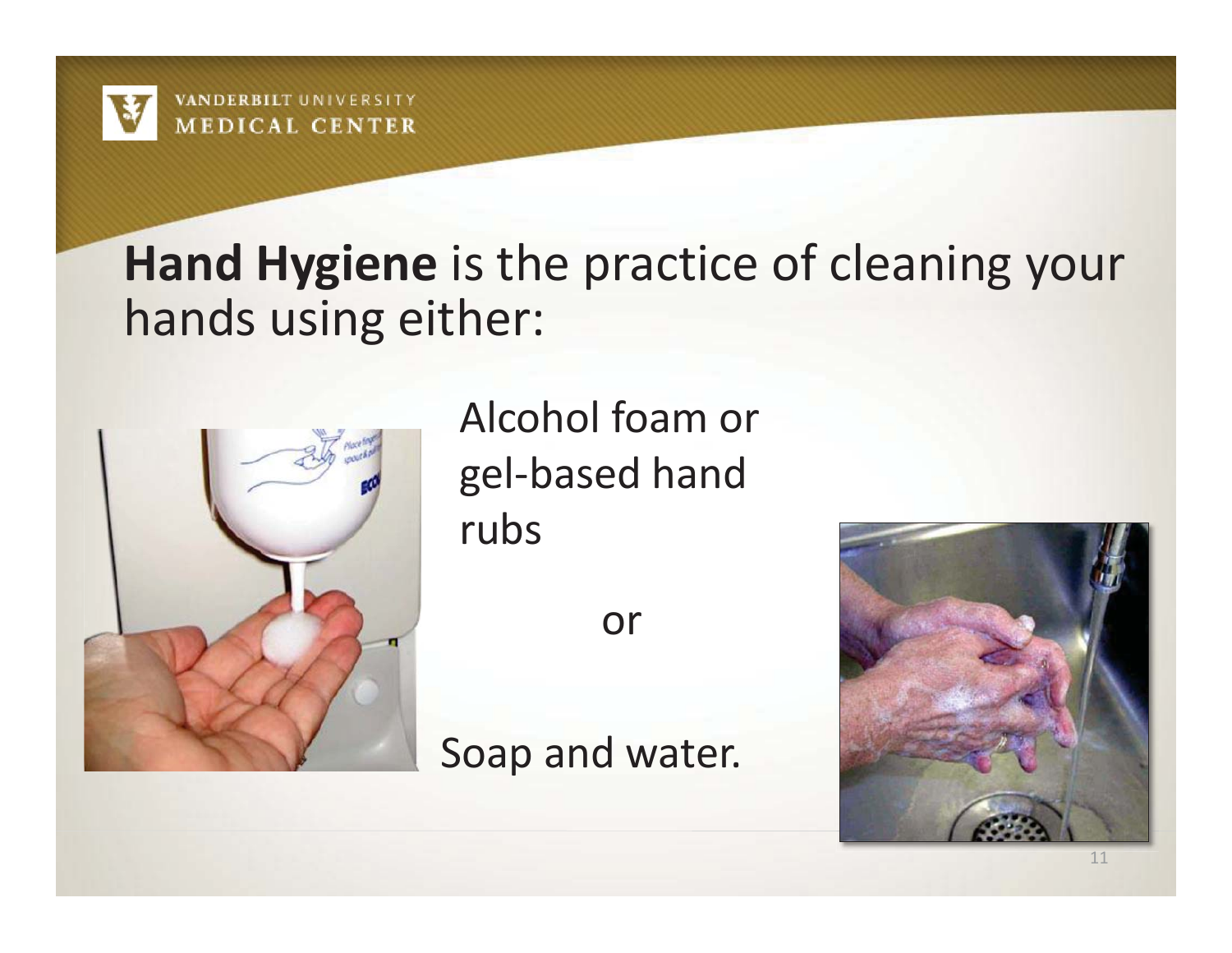

## **Use soap and water**:

- When hands are visibly dirty.
- If you are allergic to Alcohol foam or gel-based hand rubs.

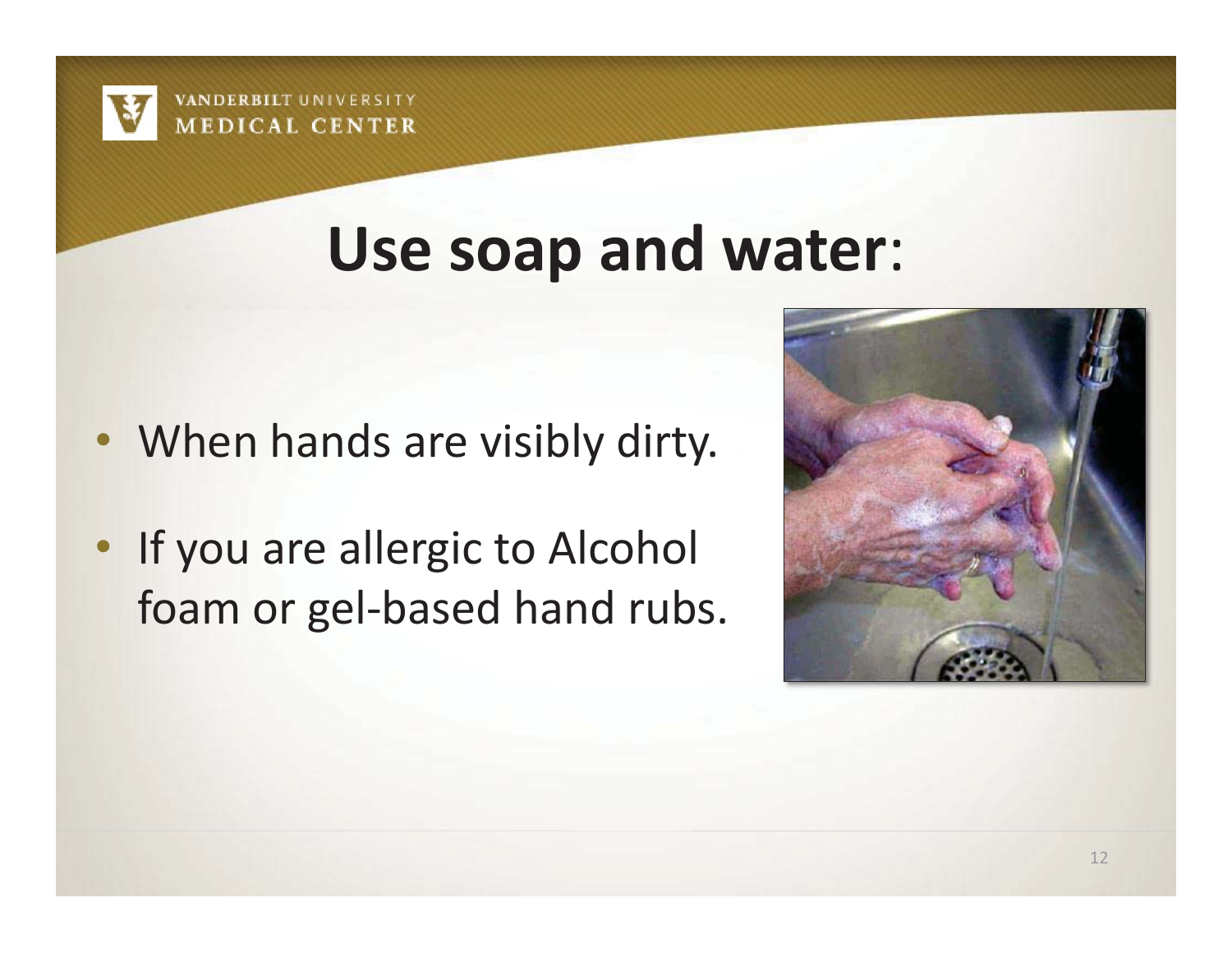

## **Perform Hand Hygiene**

- Before and after touching anything
- •Before eating
- After using the restroom

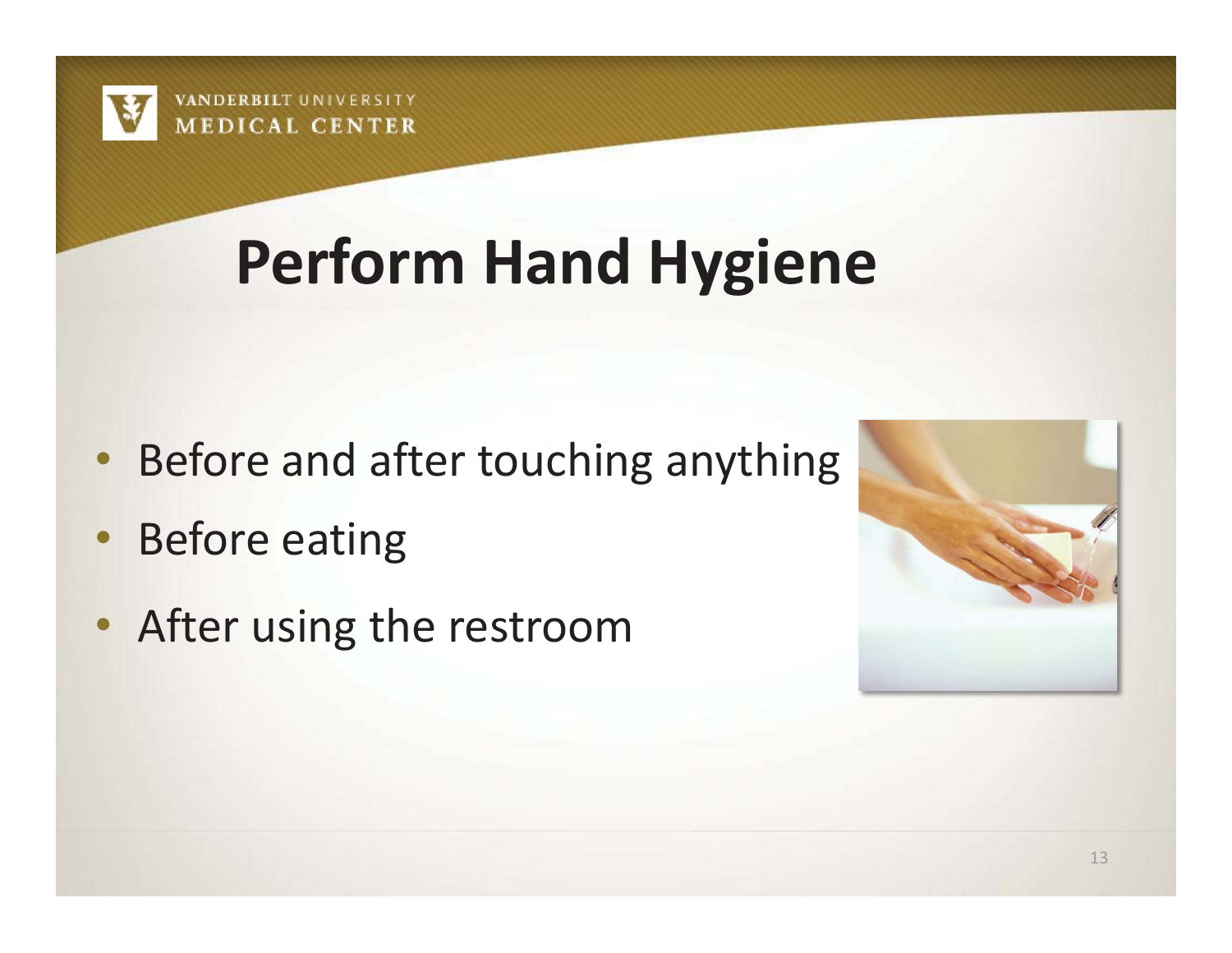## How To Use Soap and Water

- • Wet hands using warm water, not hot.
- • Apply small amount of soap and apply friction for 15 seconds or longer to your palms, back of hands, between your fingers and your wrists.
- • Rinse, pat hands dry and turn off faucet with paper towel.

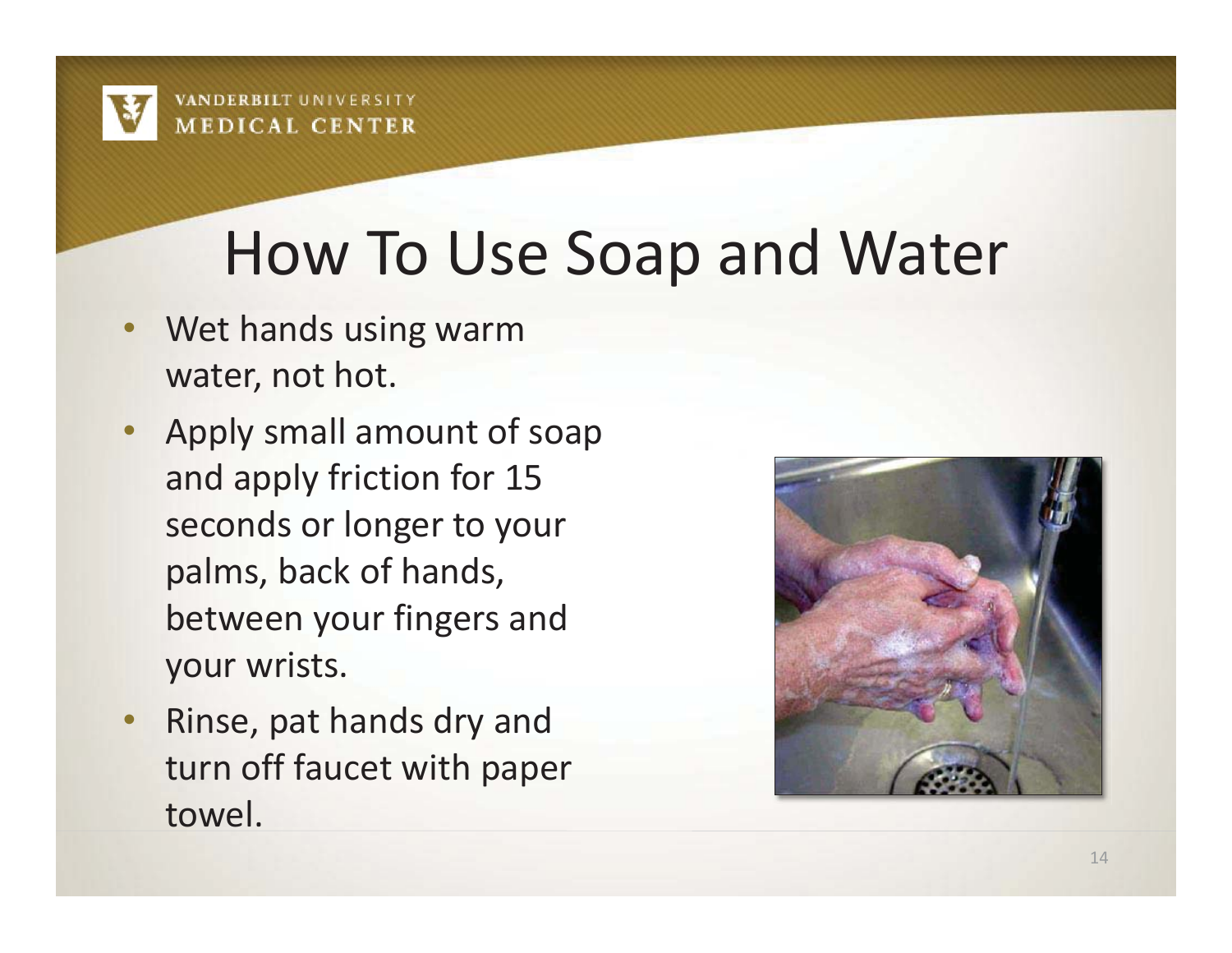#### How To Use Alcohol-Based Hand Rub

- Apply a QUARTER-SIZED dollop of foam or gel to palm.
- • Rub product on all surfaces of your hands until dry instead of waving them. This allows natural oils to remain on the skin and prevents the skin from drying out.



•DO NOT WASH OFF!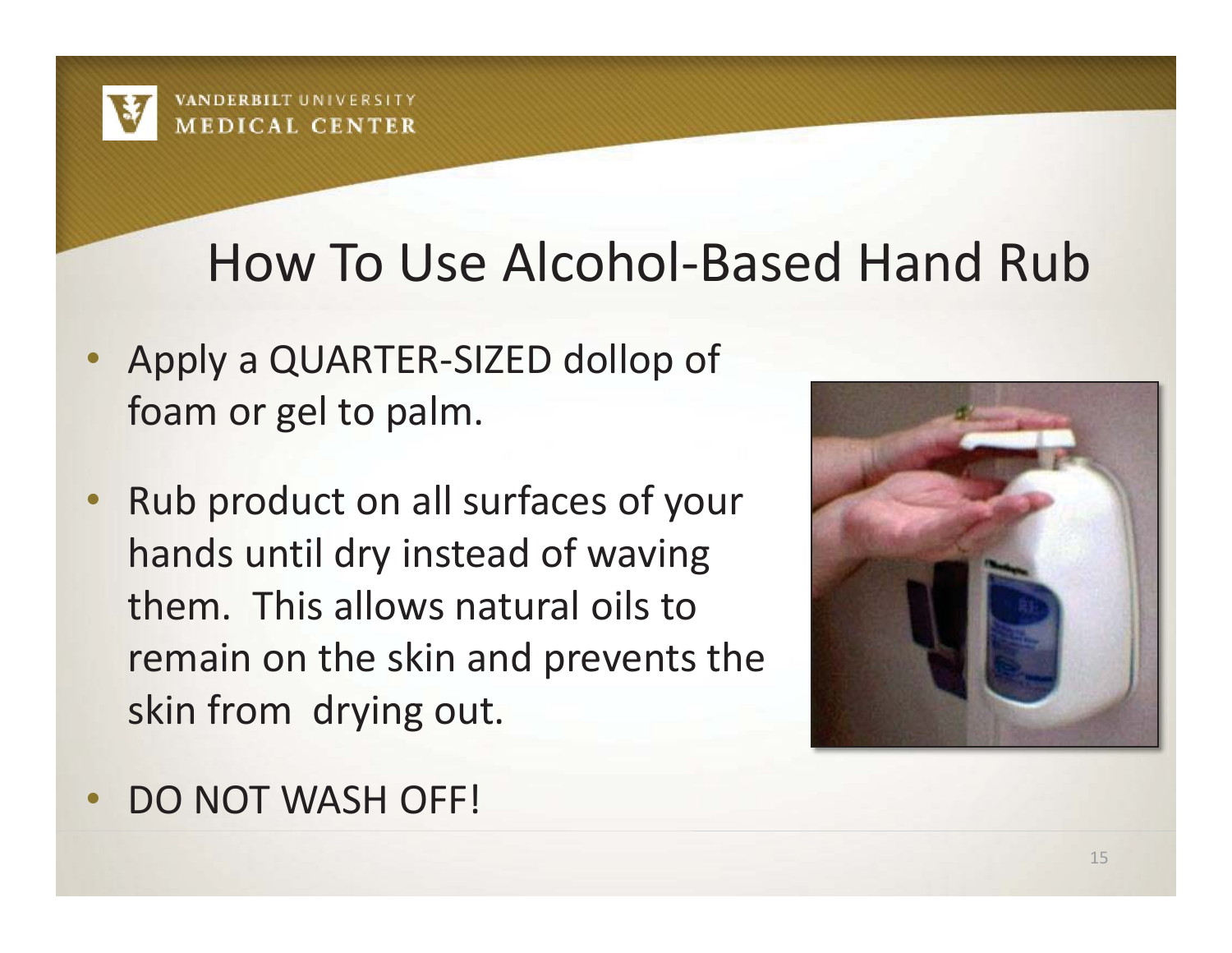

# **Influenza**

#### **Protect yourself:**

- Use hand sanitizer and wash your hands often with soap and water.
- Cover your nose and mouth with a tissue when you cough or sneeze.
- Avoid touching your eyes, nose or mouth.
- Get the flu vaccination every year.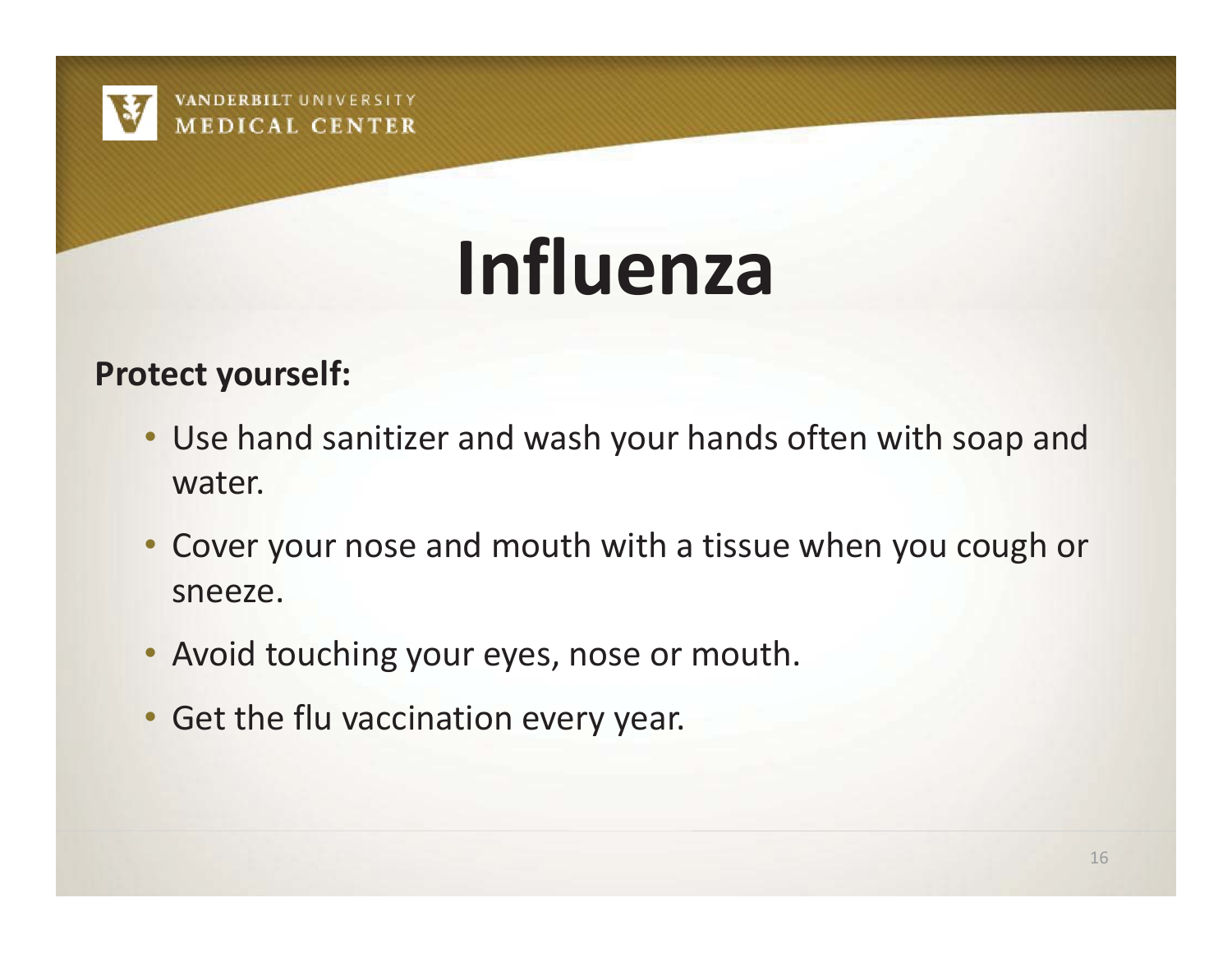

# **Bloodborne Pathogens**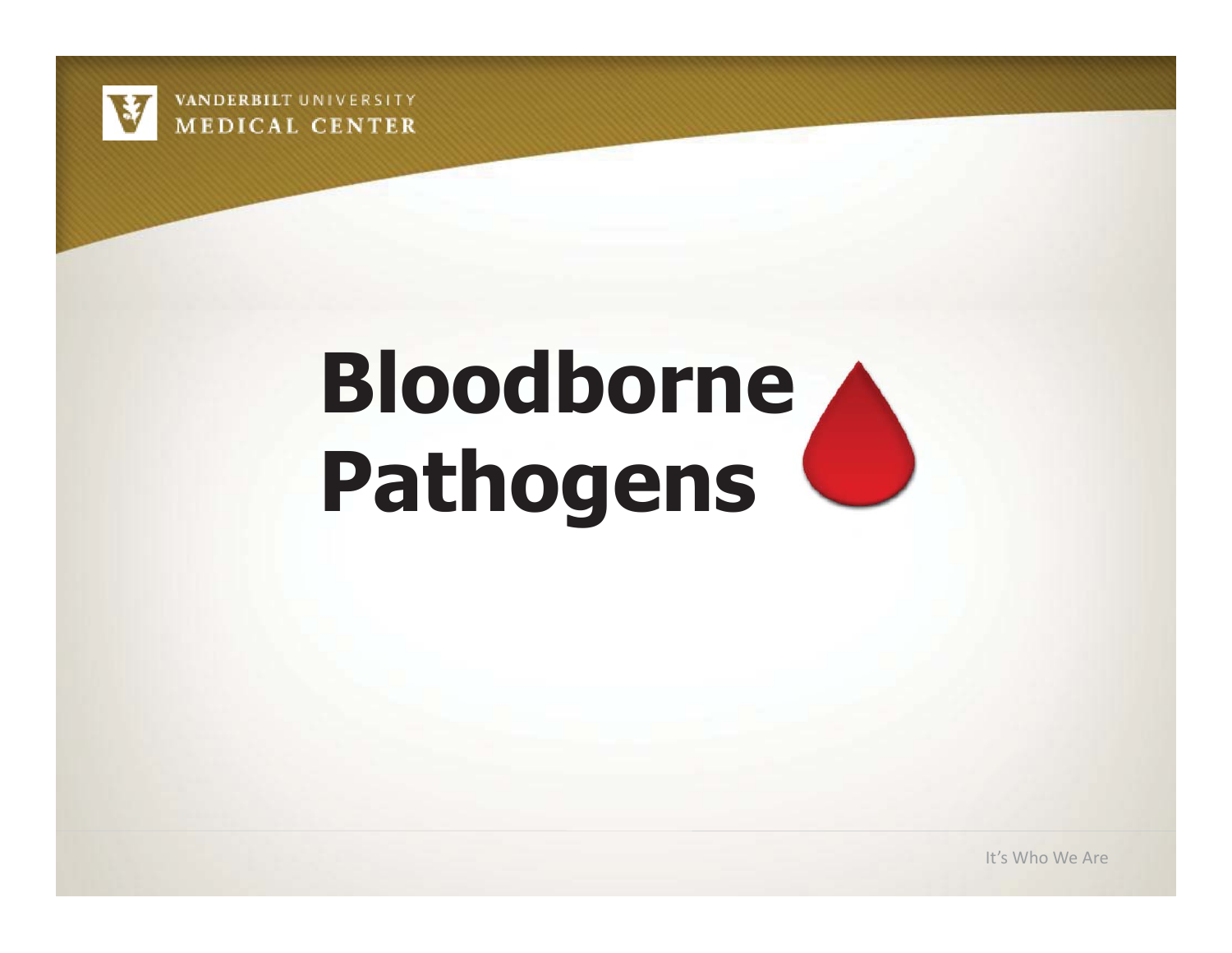## **What are Bloodborne Pathogens?**

- $\bullet$  Microorganisms in the blood or other body fluids that can cause illness and disease in people.
- $\bullet$  Transmitted through contact with contaminated blood and body fluids.
- $\bullet$  You can get infected with a bloodborne pathogen disease through contact with
	- $\bullet$ Infected blood or
	- $\bullet$  Other body fluids such as saliva, serous body fluids, spinal fluid, semen and vaginal secretions.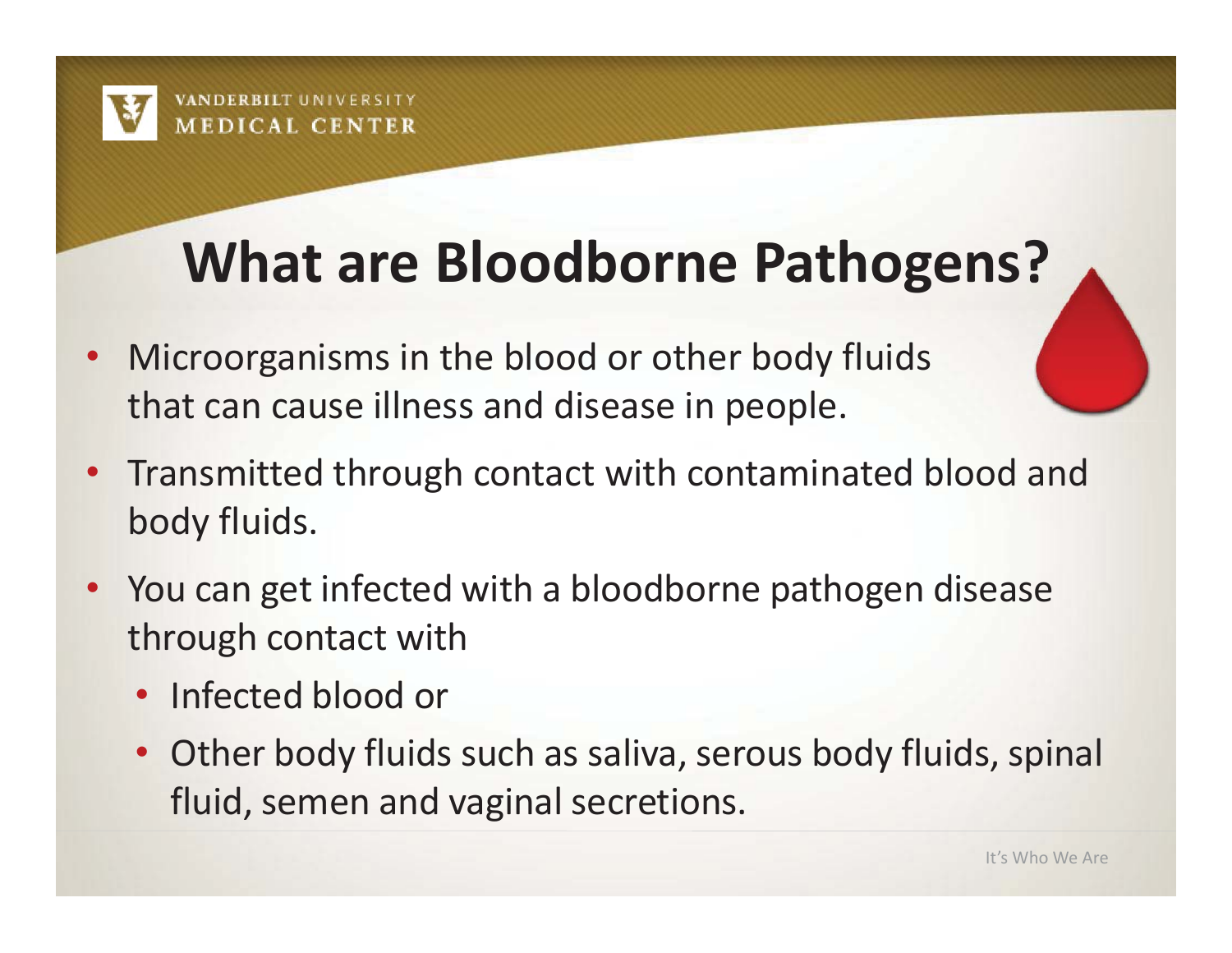#### Common Bloodborne Pathogens:

- $\bullet$ **Human Immunodeficiency Virus (HIV)**
- $\bullet$  **Acquired Immune Deficiency Syndrome (AIDS)**
- •**Hepatitis B and Hepatitis C**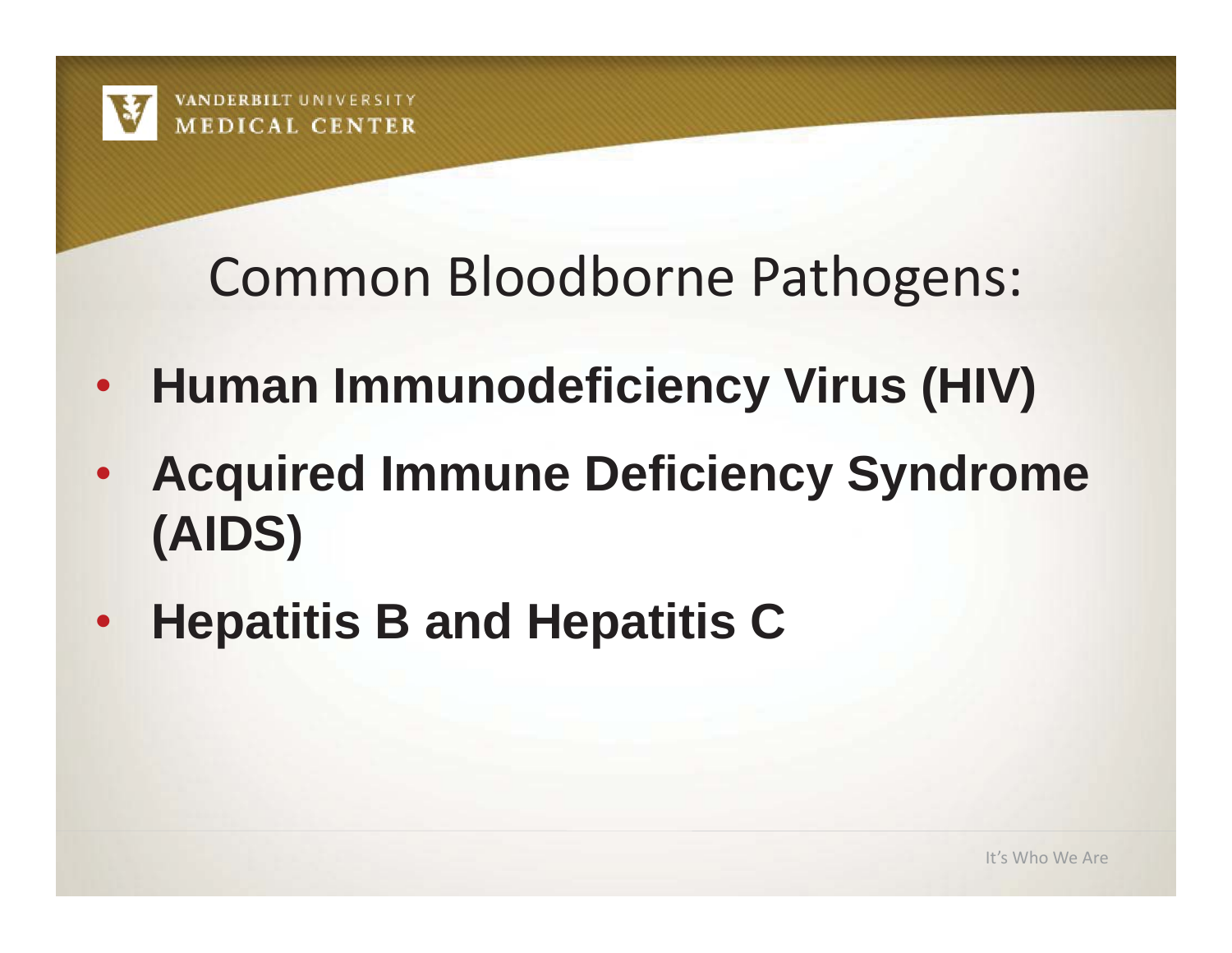

#### **You can be exposed to blood/body fluids through…**



Cuts, punctures or other injuries to skin

Ingestion (eating) if it is on your hands.



**Splashes** on skin, in mouth, eyes  $\Leftrightarrow$ and/or nose.

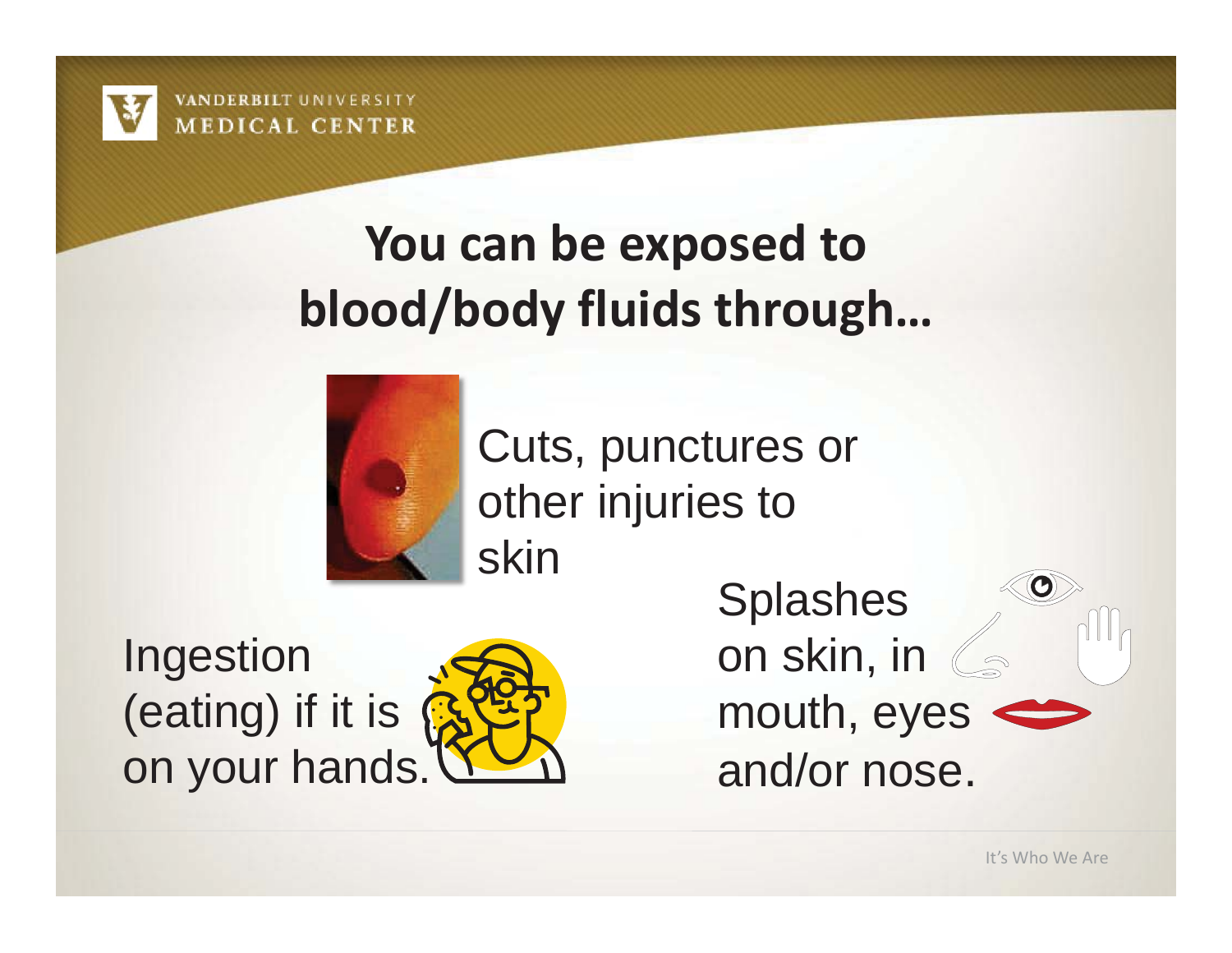## **Use Standard Precautions**

**ALWAYS use Standard Precautions** if you may be exposed to blood or body fluid. …….

Treat all human blood and other potentially hazardous material as if they were infected with blood borne pathogens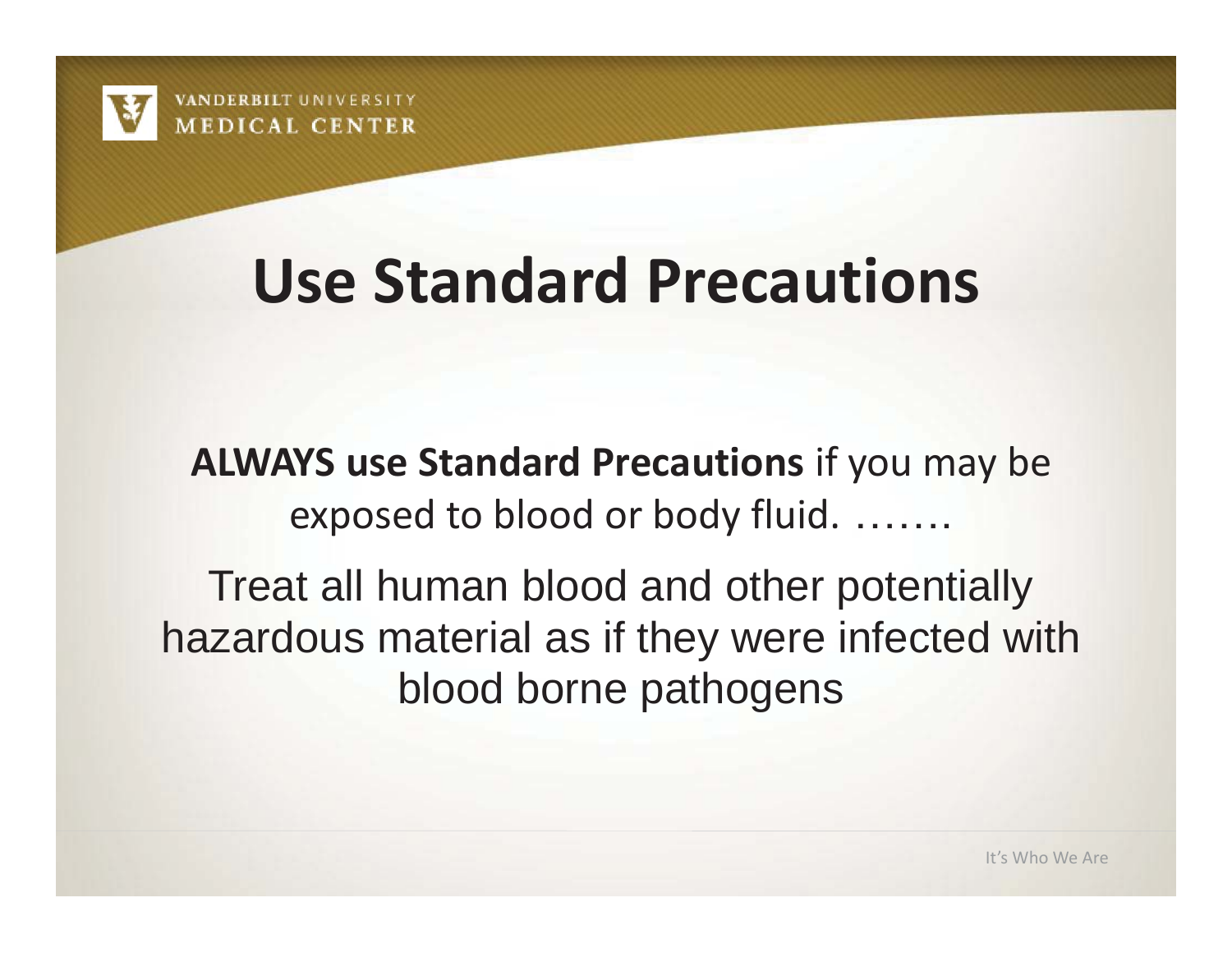

# **Managing Risk**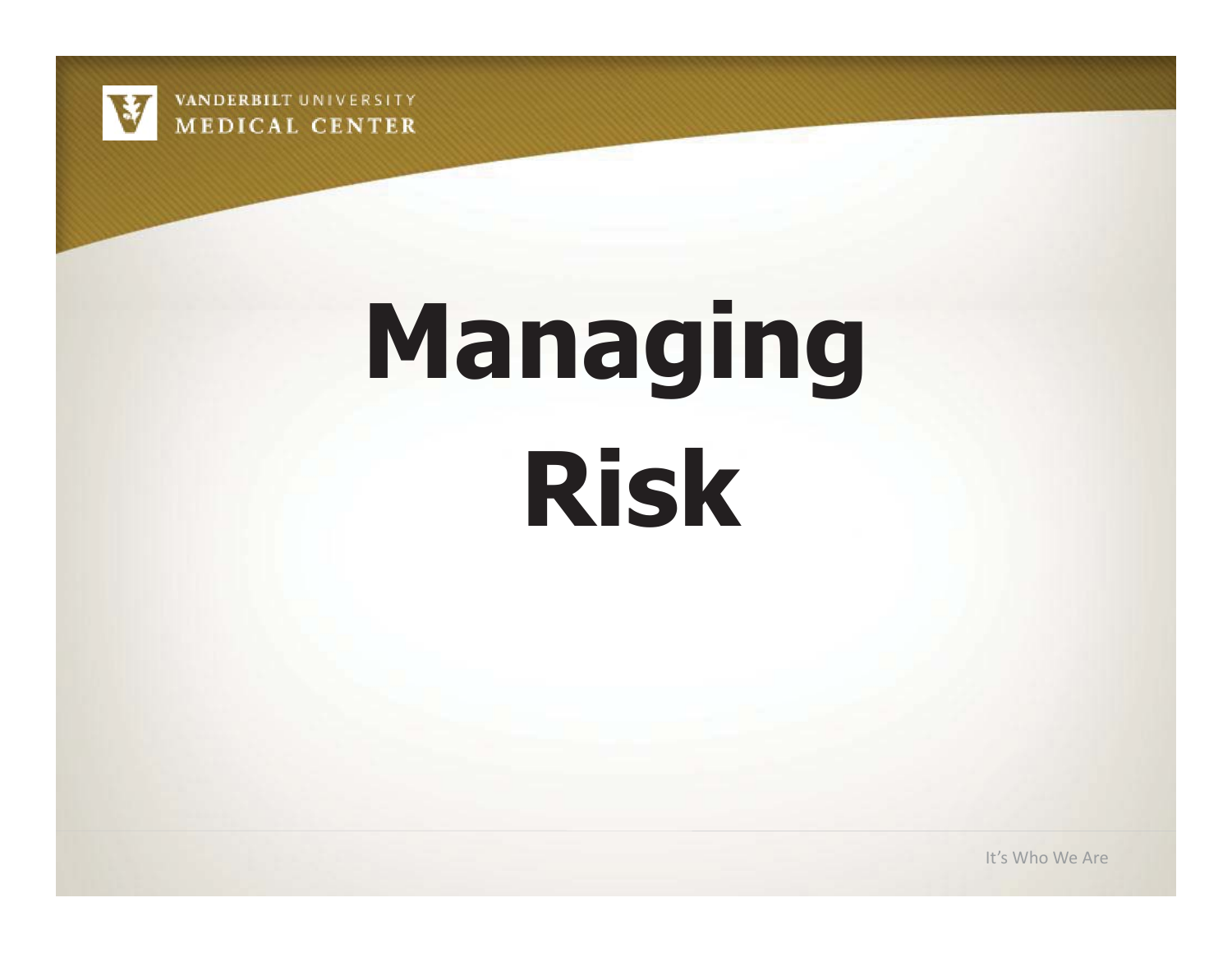#### **What you need to know in case of an accident…**

 VUMC is committed to maintaining a safe environment for patients, visitors, students, and employees. Despite safeguards, you may observe an accident involving a patient or visitor or you may observe a potentially unsafe condition.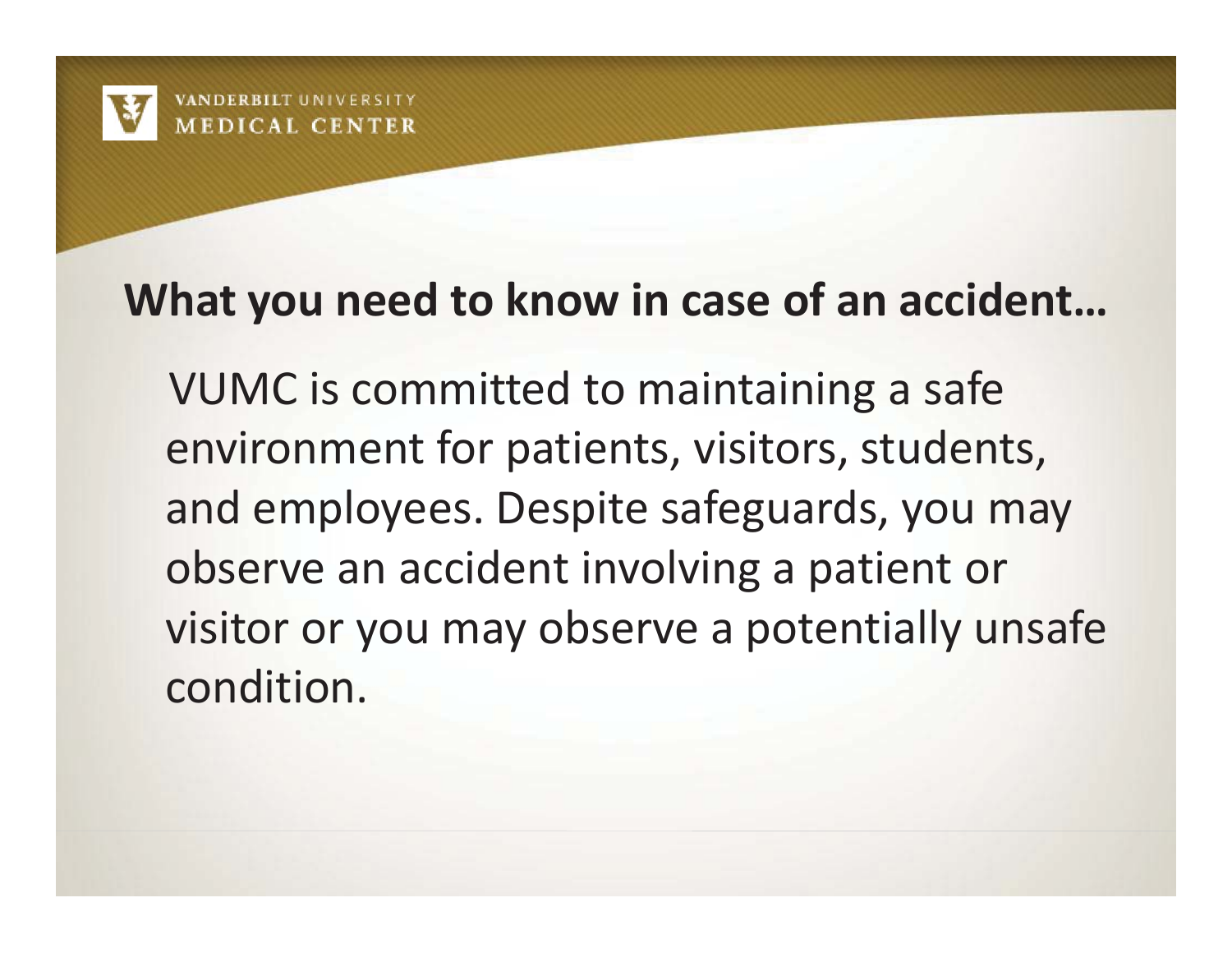

 Accidents or incidents must be reported. If you are hurt in any way, you must go to the nearest Emergency Department.

 The person you are observing will coordinate the proper follow-up steps.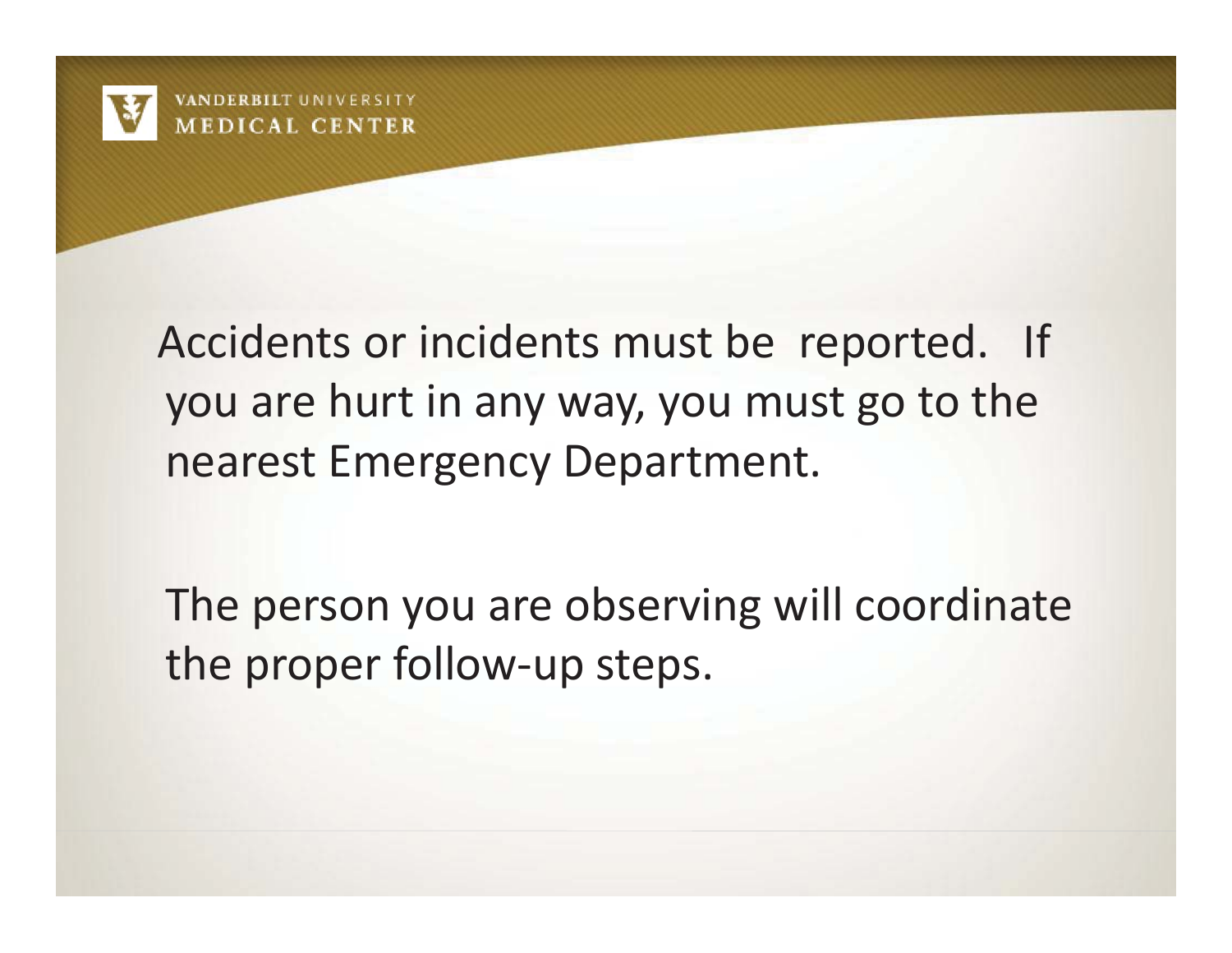

# Fire Safety & Emergency Preparedness at VUMC

*Training provided by Vanderbilt Environmental Health & Safety* 

Published August 2011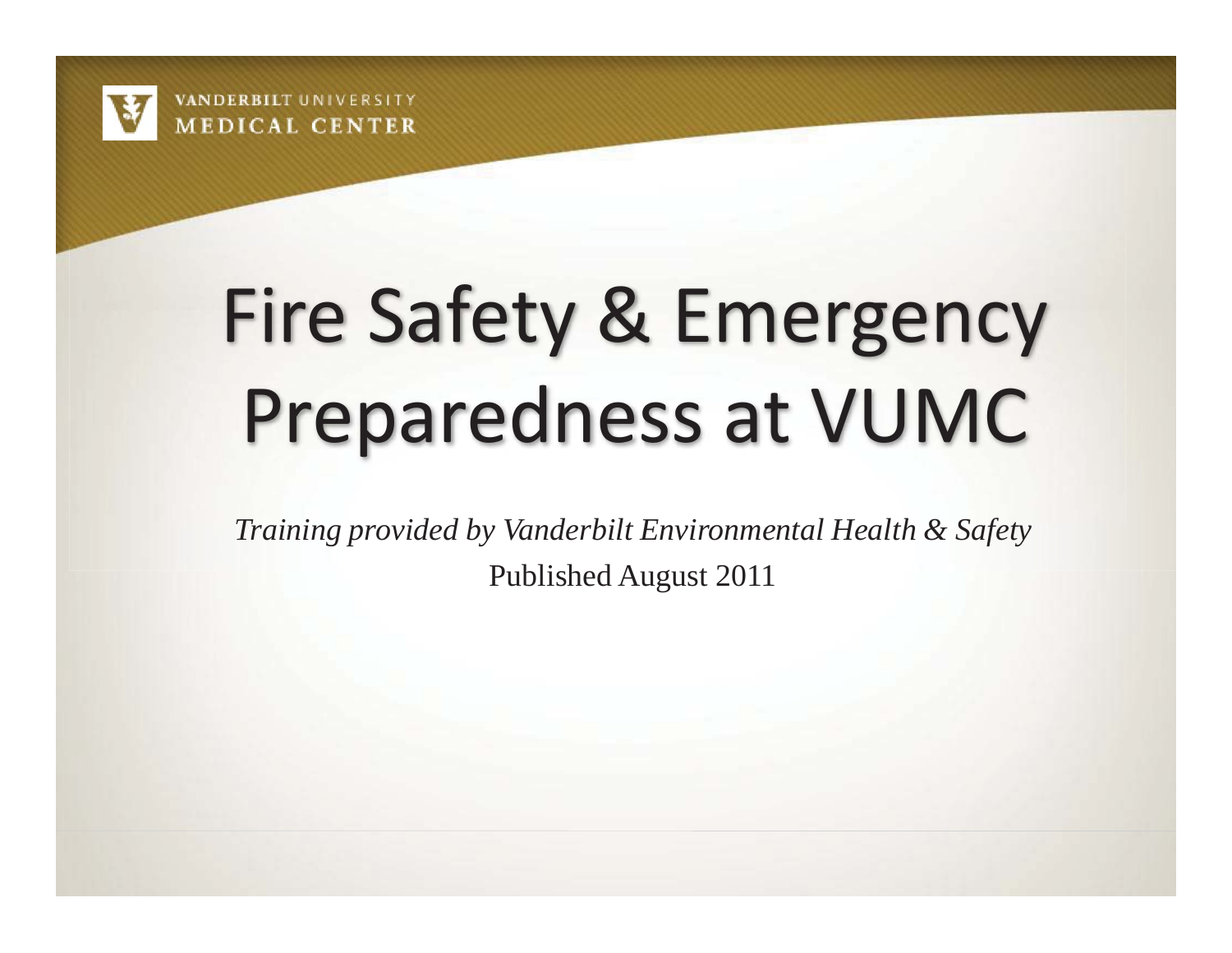

## Fire Safety

Fire safety is important in health care facilities.

Patients are often unable to help themselves.

In spite of strict fire codes, **fires still occur in hospitals every year**!

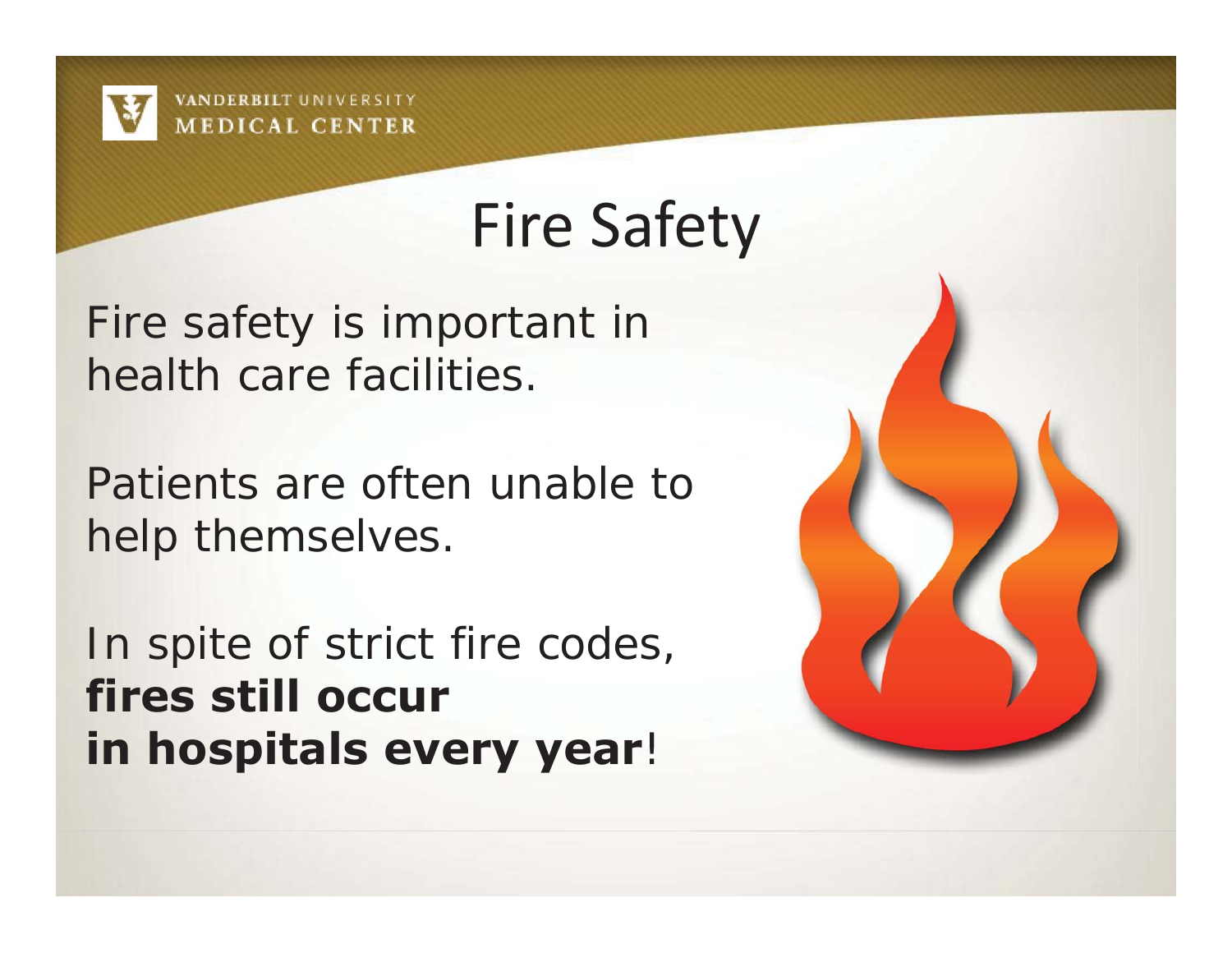

## Fires in Healthcare Settings are primarily caused by

### Electrical Smoking and equipment



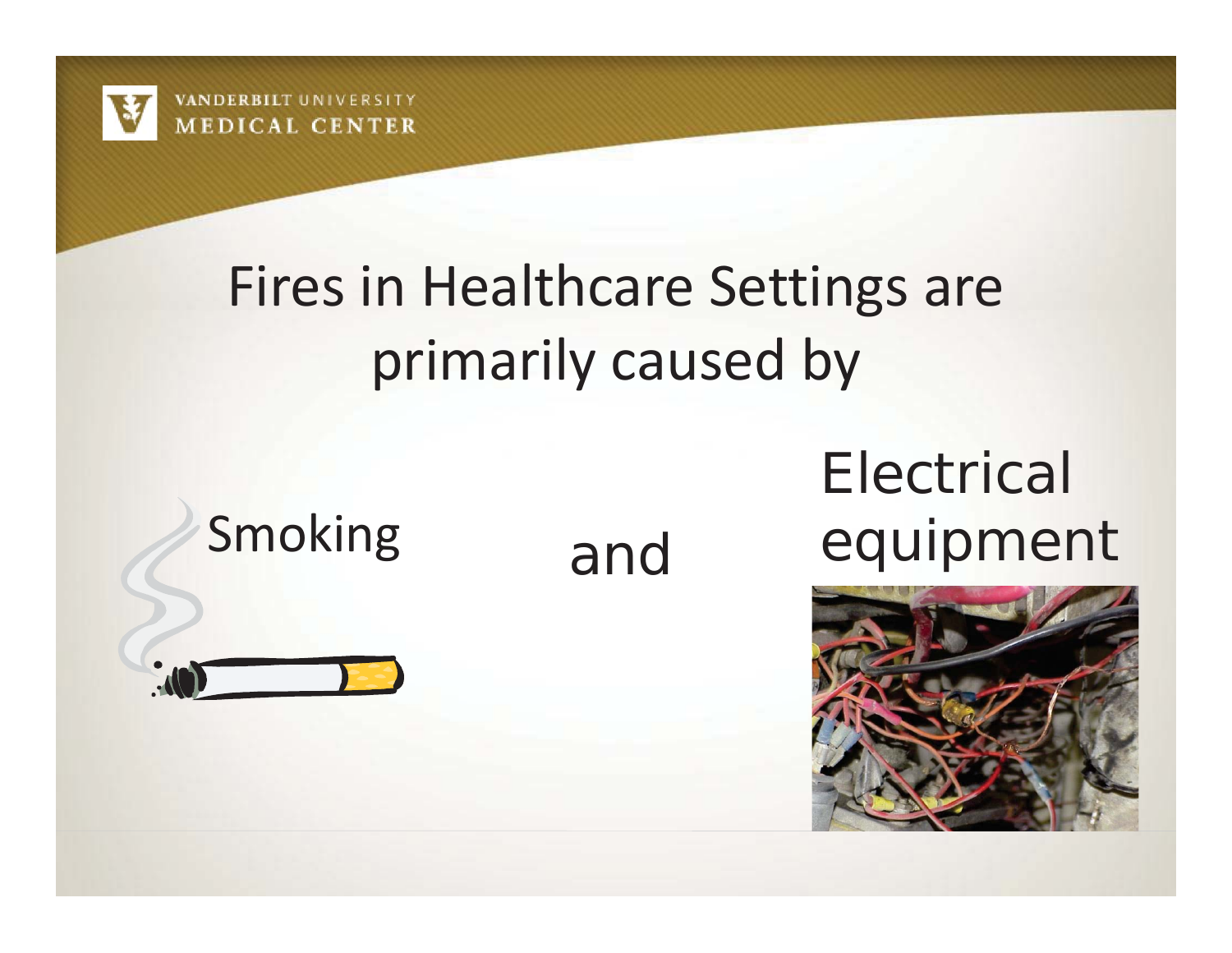

## No Smoking at Vanderbilt

- • Smoking is banned inside all Vanderbilt buildings, including all Vanderbilt University Medical Center and clinic facilities, and outside on the Medical Center Campus.
- • There are designated areas adjacent to the Medical Center Campus where smoking is allowed.
- • This smoking ban also applies to all Vanderbilt University Medical Center clinics that are located off the main campus.

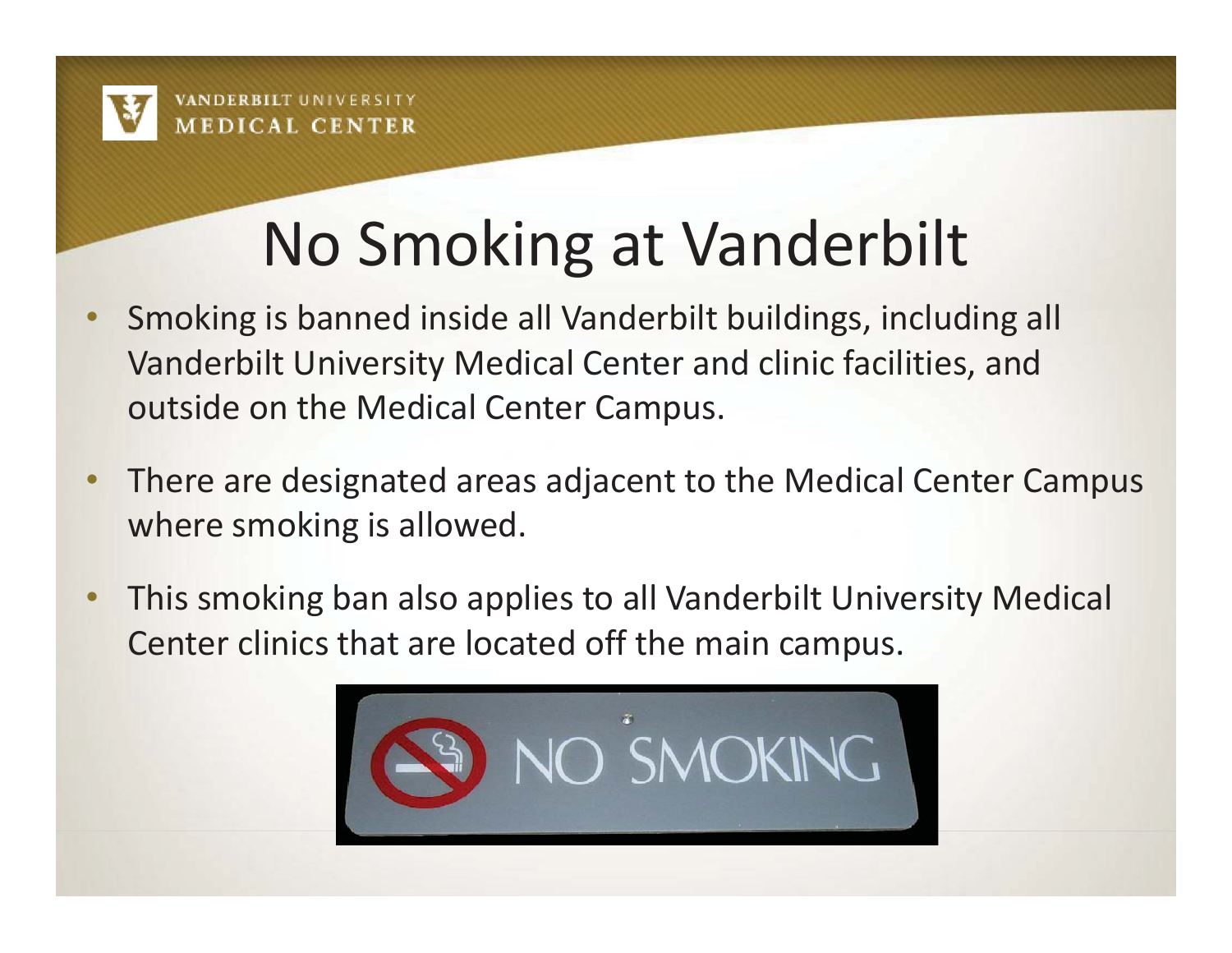#### Emergency Preparedness & Response

- VUMC has had longstanding emergency preparedness plans.
- These plans can be implemented at a moment's notice.
- • Emergency response plans are reviewed, updated and modified to reflect the changing environment.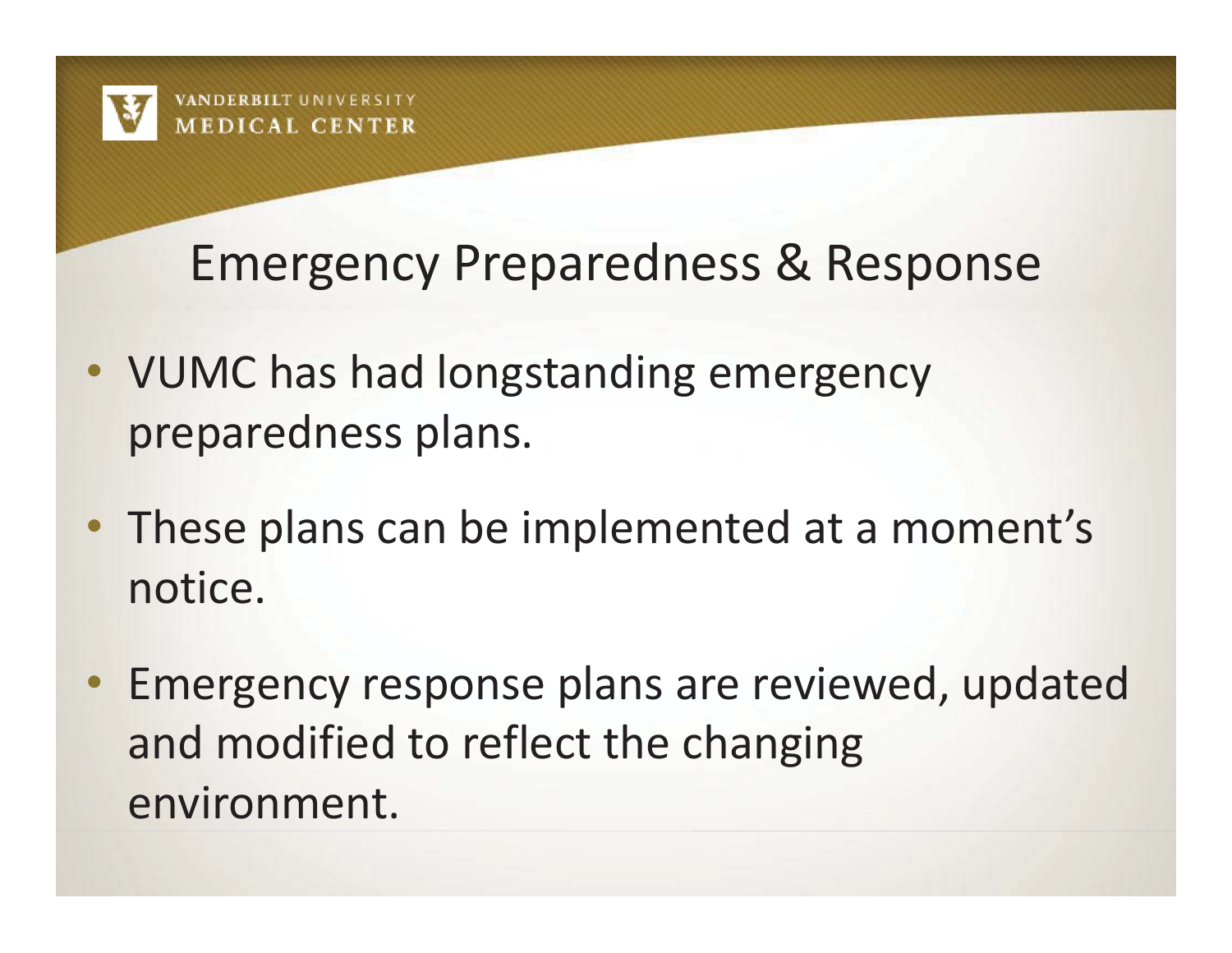

#### Vanderbilt University Medical Center strives to provide a safe workplace, free of verbal or physical threat.

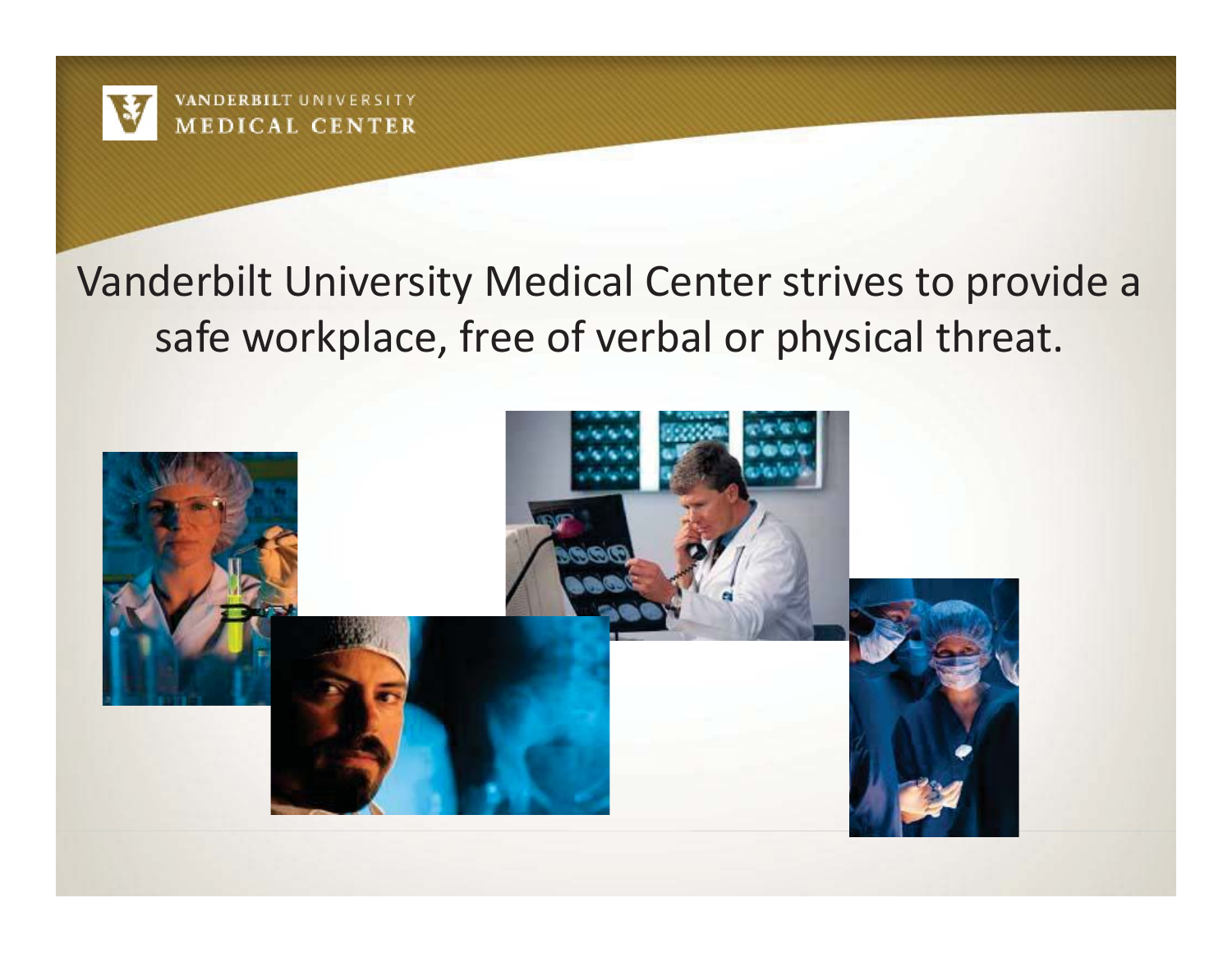

#### Workplace violence is defined as any situation that may:

- Threaten the safety of an employee or student (verbal threats, intimidation, physical threats or aggression).
- • Have an impact on one's physical, emotional, or psychological well-being (employee, student, etc).
- •Cause damage to company property.

www.ci.houston.tx.us/departme/police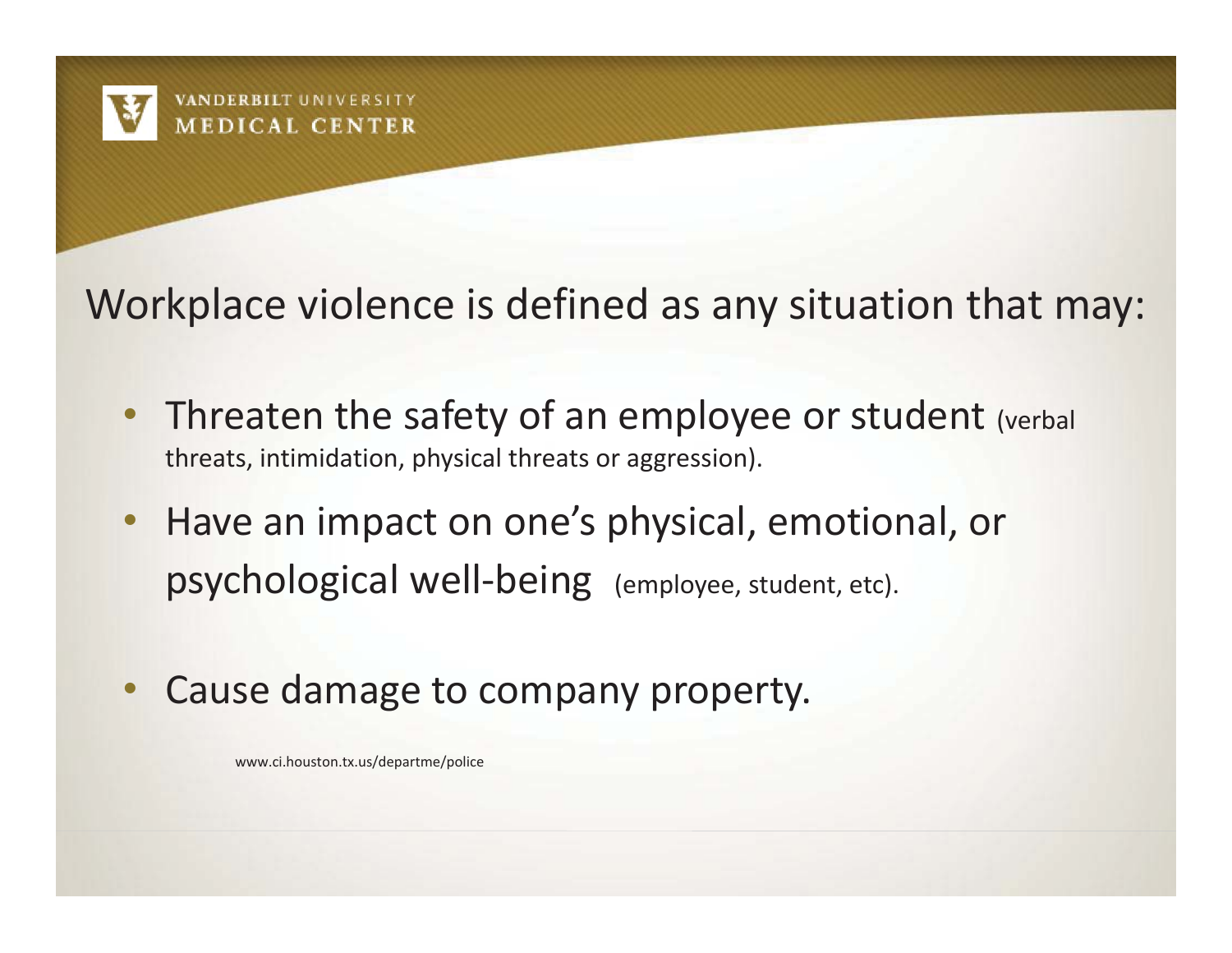

#### "Universal Behavioral Precautions"

- Remember, your safety is of the utmost importance to us.
- There is the potential for any patient or guest to become verbally or, in rare cases, even physically assaultive under extreme distress.